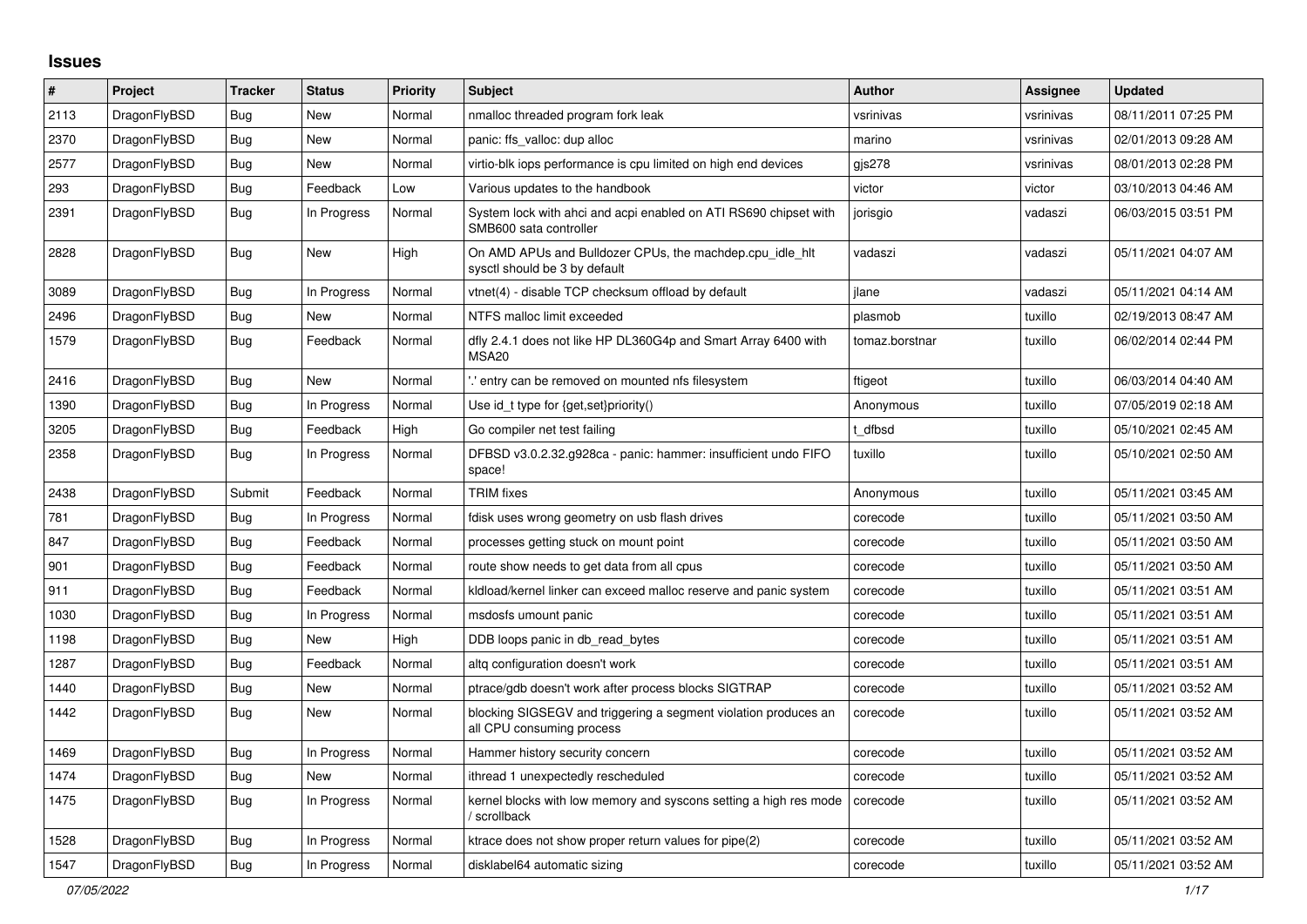| #    | Project      | <b>Tracker</b> | <b>Status</b> | <b>Priority</b> | Subject                                                                                    | Author           | Assignee | <b>Updated</b>      |
|------|--------------|----------------|---------------|-----------------|--------------------------------------------------------------------------------------------|------------------|----------|---------------------|
| 1556 | DragonFlyBSD | Bug            | New           | Normal          | many processes stuck in "hmrrcm", system unusable                                          | corecode         | tuxillo  | 05/11/2021 03:52 AM |
| 1583 | DragonFlyBSD | <b>Bug</b>     | In Progress   | Normal          | panic: assertion: cursor->trans->sync_lock_refs > 0 in<br>hammer_recover_cursor            | corecode         | tuxillo  | 05/11/2021 03:53 AM |
| 1584 | DragonFlyBSD | Bug            | In Progress   | Normal          | can't use ssh from jail: debug1: read passphrase: can't open<br>/dev/tty: Device busy      | corecode         | tuxillo  | 05/11/2021 03:53 AM |
| 1587 | DragonFlyBSD | <b>Bug</b>     | Feedback      | Normal          | can't gdb across fork                                                                      | corecode         | tuxillo  | 05/11/2021 03:54 AM |
| 998  | DragonFlyBSD | <b>Bug</b>     | In Progress   | Normal          | Unconfiguring a vn while it is mounted                                                     | rumcic           | tuxillo  | 05/11/2021 04:00 AM |
| 1293 | DragonFlyBSD | <b>Bug</b>     | New           | Normal          | 2.2.1-REL Installer Request                                                                | mk               | tuxillo  | 05/11/2021 04:00 AM |
| 1428 | DragonFlyBSD | <b>Bug</b>     | Feedback      | Low             | POSIX.1e implementation is too old                                                         | hasso            | tuxillo  | 05/11/2021 04:00 AM |
| 2717 | DragonFlyBSD | Submit         | Feedback      | Normal          | Out of range numeric handling                                                              | dclink           | tuxillo  | 05/11/2021 04:08 AM |
| 2721 | DragonFlyBSD | Submit         | Feedback      | Low             | Some few zalloc calls to objcache ones replacements                                        | dclink           | tuxillo  | 05/11/2021 04:08 AM |
| 3145 | DragonFlyBSD | Submit         | In Progress   | Normal          | Update libelf to FreeBSD 12 current and build as base library usable<br>by ports           | davshao          | tuxillo  | 08/20/2021 03:58 PM |
| 3295 | DragonFlyBSD | <b>Bug</b>     | In Progress   | Normal          | Adapt devel/libvirt for nvmm                                                               | tuxillo          | tuxillo  | 11/03/2021 04:56 PM |
| 1819 | DragonFlyBSD | <b>Bug</b>     | In Progress   | Low             | truss - Major revamping task list                                                          | tuxillo          | tuxillo  | 11/27/2021 08:45 AM |
| 1397 | DragonFlyBSD | <b>Bug</b>     | Feedback      | Normal          | jobs -I output inconsistency when called from script                                       | Anonymous        | tuxillo  | 05/15/2022 05:07 AM |
| 1700 | DragonFlyBSD | Submit         | In Progress   | Normal          | skip boot2 menu on <enter></enter>                                                         | Johannes.Hofmann | tuxillo  | 05/15/2022 08:35 AM |
| 3314 | DragonFlyBSD | Bug            | New           | Normal          | Bring virtio_console(4) from FreeBSD                                                       | tuxillo          | tuxillo  | 05/29/2022 08:24 AM |
| 1876 | DragonFlyBSD | <b>Bug</b>     | New           | Normal          | devfs in jail + logging out from console(ttyv1+) -> panic                                  | qhwt.dfly        | tuxillo  | 05/31/2022 03:24 PM |
| 3028 | DragonFlyBSD | <b>Bug</b>     | In Progress   | Normal          | installer: confusion of set/get disk encryption passphrase dialogs                         | liweitianux      | tuxillo  | 06/03/2022 05:13 PM |
| 3160 | DragonFlyBSD | Submit         | In Progress   | Normal          | State the implementation difference in pkill/pgrep manual                                  | sevan            | tuxillo  | 06/03/2022 05:15 PM |
| 1921 | DragonFlyBSD | <b>Bug</b>     | In Progress   | Normal          | we miss mlockall                                                                           | alexh            | tuxillo  | 06/18/2022 04:08 AM |
| 3318 | DragonFlyBSD | Bug            | In Progress   | Normal          | Segmenation fault when a process resumed with checkpt exits                                | zabolekar        | tuxillo  | 06/18/2022 08:24 AM |
| 731  | DragonFlyBSD | <b>Bug</b>     | New           | Normal          | system freeze on "slice too large"                                                         | corecode         | tuxillo  | 06/25/2022 04:01 AM |
| 742  | DragonFlyBSD | <b>Bug</b>     | In Progress   | Normal          | umount problems with multiple mounts                                                       | corecode         | tuxillo  | 06/25/2022 04:02 AM |
| 2252 | DragonFlyBSD | Bug            | <b>New</b>    | Low             | snd_hda not useable if loaded via /boot/loader.conf                                        | xbit             | swildner | 12/14/2011 12:23 AM |
| 2265 | DragonFlyBSD | <b>Bug</b>     | <b>New</b>    | Normal          | mbsrtowcs does not properly handle invalid mbstate t in ps                                 | c.turner1        | swildner | 01/10/2012 07:56 PM |
| 341  | DragonFlyBSD | <b>Bug</b>     | New           | Normal          | Vinum erroneously repors devices as busy                                                   | corecode         | swildner | 01/21/2012 04:50 AM |
| 1714 | DragonFlyBSD | Bug            | <b>New</b>    | Low             | hwpmc                                                                                      | alexh            | swildner | 08/18/2012 02:03 PM |
| 2585 | DragonFlyBSD | Bug            | New           | Normal          | Dfly 3.4.3 on ESXi 5.1, HP Smart Array P410 passthrough<br>recognised, but not functioning | yggdrasil        | swildner | 05/09/2022 08:14 AM |
| 1532 | DragonFlyBSD | Bug            | New           | Low             | jemalloc doesn't work on DragonFly                                                         | hasso            | sjg      | 08/02/2011 01:14 AM |
| 1302 | DragonFlyBSD | <b>Bug</b>     | In Progress   | Normal          | Checkpoint regression?                                                                     | sjg              | sjg      | 07/10/2013 05:22 PM |
| 1769 | DragonFlyBSD | Bug            | New           | Normal          | panic: assertion: _tp->tt_msg->tt_cpuid == mycpuid in<br>tcp_callout_active                | pavalos          | sjg      | 05/15/2022 11:07 AM |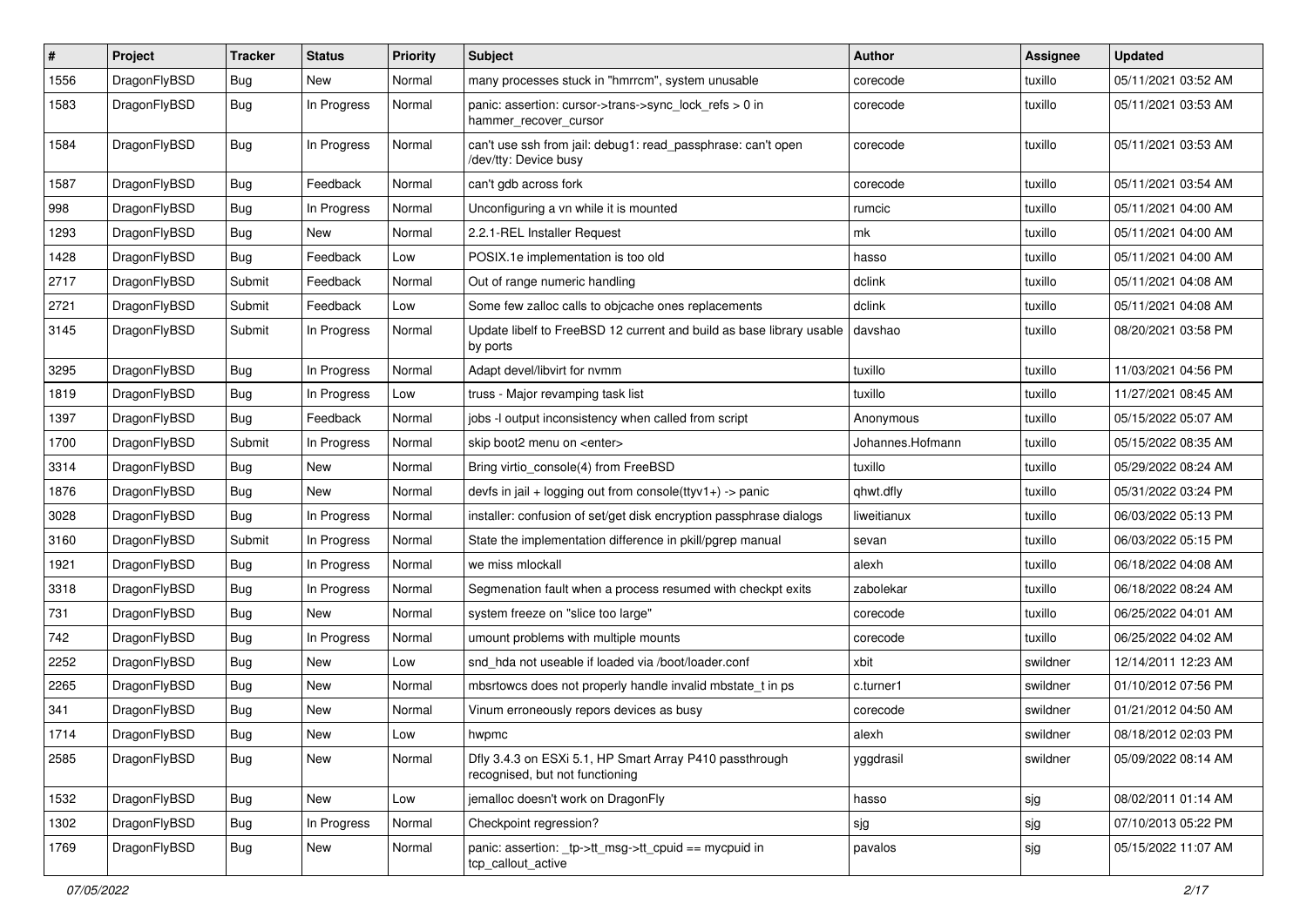| $\vert$ # | Project      | <b>Tracker</b> | <b>Status</b> | <b>Priority</b> | <b>Subject</b>                                                                                                                                           | Author        | Assignee  | <b>Updated</b>      |
|-----------|--------------|----------------|---------------|-----------------|----------------------------------------------------------------------------------------------------------------------------------------------------------|---------------|-----------|---------------------|
| 2825      | DragonFlyBSD | Bug            | <b>New</b>    | High            | 3x dhclient = hanging system (objcache exhausted)                                                                                                        | jaccovonb     | sepherosa | 05/11/2021 03:55 AM |
| 168       | DragonFlyBSD | <b>Bug</b>     | In Progress   | Normal          | Livelocked limit engaged while trying to setup IPW wireless                                                                                              | mschacht      | sepherosa | 05/11/2021 04:05 AM |
| 2746      | DragonFlyBSD | <b>Bug</b>     | <b>New</b>    | Normal          | some fraction of xterms started from the xmonad window manager<br>get killed with SIGALRM                                                                | isenmann      | profmakx  | 12/28/2014 02:51 AM |
| 600       | DragonFlyBSD | <b>Bug</b>     | <b>New</b>    | Low             | /sys/libkern/karc4random                                                                                                                                 | robin_carey5  | profmakx  | 01/19/2015 03:07 AM |
| 2822      | DragonFlyBSD | <b>Bug</b>     | New           | Normal          | USB 3.0 stick throws "reading primary partition table: error<br>accessing offset 000[] for 152" error, while the stick works on any<br>other OS I tested | revuwa        | profmakx  | 06/29/2015 05:56 AM |
| 2549      | DragonFlyBSD | <b>Bug</b>     | In Progress   | Normal          | netgraph7: Kernel page fault.                                                                                                                            | russiane39    | nant      | 05/10/2013 11:20 PM |
| 679       | DragonFlyBSD | <b>Bug</b>     | <b>New</b>    | Low             | Netgraph backward compatibility for old *LEN constants                                                                                                   | nant          | nant      | 02/18/2014 05:45 AM |
| 1969      | DragonFlyBSD | <b>Bug</b>     | New           | Normal          | pf-related network problem                                                                                                                               | pavalos       | lentferj  | 02/01/2011 06:57 PM |
| 385       | DragonFlyBSD | <b>Bug</b>     | Feedback      | Low             | Mail archive address removal                                                                                                                             | justin        | justin    | 03/09/2013 11:24 AM |
| 1946      | DragonFlyBSD | <b>Bug</b>     | <b>New</b>    | Normal          | ieee80211 panic                                                                                                                                          | pavalos       | josepht   | 01/27/2011 06:00 PM |
| 1964      | DragonFlyBSD | <b>Bug</b>     | New           | Normal          | iwn (panic assertion : wlan assert serialized)                                                                                                           | sjmm.ptr      | josepht   | 02/01/2011 12:57 PM |
| 2870      | DragonFlyBSD | Bug            | <b>New</b>    | High            | Broken text and icons when glamor acceleration is used                                                                                                   | 375gnu        | ftigeot   | 01/31/2016 12:13 AM |
| 3031      | DragonFlyBSD | Submit         | In Progress   | Normal          | Update drm/radeon to Linux 4.7.10 as much as possible                                                                                                    | davshao       | ftigeot   | 08/19/2021 12:33 PM |
| 1593      | DragonFlyBSD | Bug            | Feedback      | Normal          | panic: assertion: $ccb == ap \rightarrow ap$ err $ccb$ in ahci put err $ccb$                                                                             | ftigeot       | ftigeot   | 05/15/2022 05:09 AM |
| 2037      | DragonFlyBSD | Bug            | Feedback      | Normal          | Panic Bad link elm while building packages                                                                                                               | ftigeot       | dillon    | 04/21/2011 07:20 AM |
| 2092      | DragonFlyBSD | <b>Bug</b>     | New           | Normal          | Panic: Bad link elm 0x next->prev != elm                                                                                                                 | masterblaster | dillon    | 12/04/2011 12:49 PM |
| 2819      | DragonFlyBSD | Bug            | In Progress   | Normal          | Random micro system freezes after a week of uptime                                                                                                       | ftigeot       | dillon    | 08/16/2015 08:46 PM |
| 3154      | DragonFlyBSD | Submit         | New           | Normal          | Update serial handling in bootloader                                                                                                                     | ddegroot      | dillon    | 11/06/2018 11:21 PM |
| 1411      | DragonFlyBSD | Bug            | Feedback      | Normal          | Burning doesn't work with ahci(4)                                                                                                                        | hasso         | dillon    | 05/11/2021 04:00 AM |
| 1831      | DragonFlyBSD | <b>Bug</b>     | Feedback      | High            | HAMMER "malloc limit exceeded" panic                                                                                                                     | eocallaghan   | dillon    | 06/04/2022 04:38 AM |
| 1127      | DragonFlyBSD | <b>Bug</b>     | Feedback      | Low             | cdrom drive not detected                                                                                                                                 | tgr           | corecode  | 01/15/2015 08:55 AM |
| 1430      | DragonFlyBSD | <b>Bug</b>     | <b>New</b>    | Normal          | Buggy w(1)?                                                                                                                                              | hasso         | alexh     | 11/24/2010 08:09 AM |
| 1538      | DragonFlyBSD | <b>Bug</b>     | <b>New</b>    | Low             | mountroot should probe file systems                                                                                                                      | corecode      | alexh     | 11/24/2010 06:35 PM |
| 2100      | DragonFlyBSD | <b>Bug</b>     | Feedback      | Normal          | devfs related panic                                                                                                                                      | sepherosa     | alexh     | 07/10/2011 02:29 PM |
| 2353      | DragonFlyBSD | Bug            | In Progress   | Normal          | panic: assertion "gd->gd_spinlocks_wr == 0" failed in<br>bsd4 schedulerclock                                                                             | jaydg         | alexh     | 11/28/2012 01:57 AM |
| 1861      | DragonFlyBSD | <b>Bug</b>     | New           | Normal          | panic via kprintf (lockmgr called in a hard section)                                                                                                     | vsrinivas     |           | 10/11/2010 12:56 AM |
| 1786      | DragonFlyBSD | <b>Bug</b>     | New           | Normal          | Calling NULL function pointer initiates panic loop                                                                                                       | sjg           |           | 10/11/2010 05:28 PM |
| 1882      | DragonFlyBSD | <b>Bug</b>     | New           | Low             | Idea for handling new USB vendor/device codes                                                                                                            | bmk           |           | 10/20/2010 12:15 PM |
| 1907      | DragonFlyBSD | Bug            | New           | Normal          | Hammer crash in hammer_flusher_flush()                                                                                                                   | swildner      |           | 11/11/2010 05:07 AM |
| 1913      | DragonFlyBSD | <b>Bug</b>     | New           | Normal          | panic: assertion: ip->flush_state != HAMMER_FST_FLUSH in<br>hammer_flush_inode_core                                                                      | swildner      |           | 11/20/2010 05:27 PM |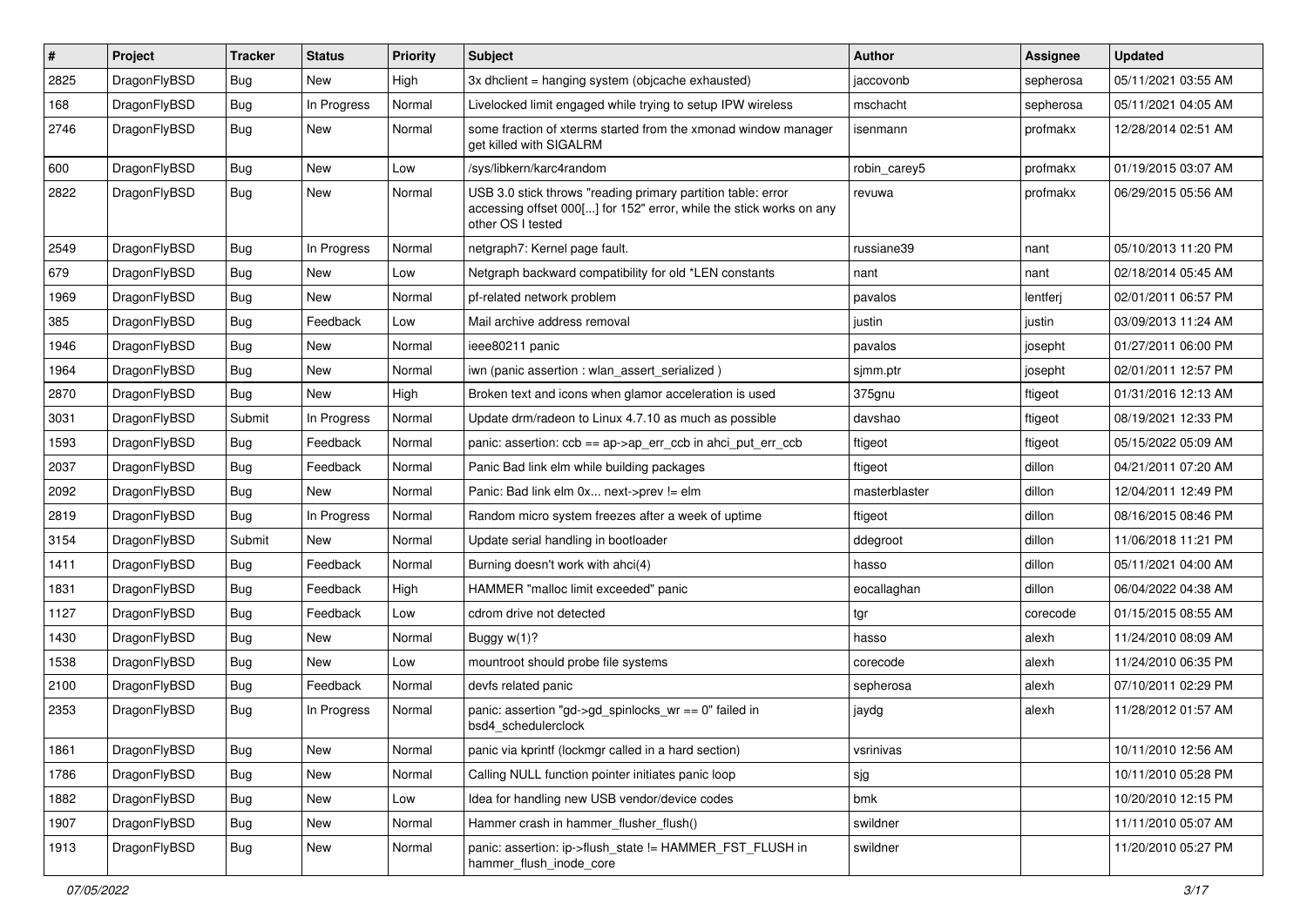| #    | Project      | <b>Tracker</b> | <b>Status</b> | <b>Priority</b> | Subject                                                                                                                                                                                           | Author             | <b>Assignee</b> | <b>Updated</b>      |
|------|--------------|----------------|---------------|-----------------|---------------------------------------------------------------------------------------------------------------------------------------------------------------------------------------------------|--------------------|-----------------|---------------------|
| 1916 | DragonFlyBSD | Bug            | <b>New</b>    | Normal          | Constant crashes on x86_64 with UFS                                                                                                                                                               | lentferj           |                 | 11/21/2010 07:40 PM |
| 1920 | DragonFlyBSD | Bug            | <b>New</b>    | High            | system hangs                                                                                                                                                                                      | zhtw               |                 | 11/22/2010 08:59 AM |
| 1917 | DragonFlyBSD | <b>Bug</b>     | New           | Normal          | panic: assertion: (RB_EMPTY(&ip->rec_tree) && (ip->flags &<br>HAMMER INODE XDIRTY) == 0)    (!RB EMPTY(&ip->rec tree)<br>&& (ip->flags & HAMMER_INODE_XDIRTY) != 0) in<br>hammer flush inode done | qhwt.dfly          |                 | 11/24/2010 03:23 AM |
| 1923 | DragonFlyBSD | Bug            | <b>New</b>    | Normal          | Abysmal NFS performance with IPv6                                                                                                                                                                 | ftigeot            |                 | 12/05/2010 09:34 PM |
| 1463 | DragonFlyBSD | <b>Bug</b>     | <b>New</b>    | Normal          | Mountroot before drives are initialized                                                                                                                                                           | elekktretterr      |                 | 12/07/2010 01:30 PM |
| 1935 | DragonFlyBSD | Bug            | <b>New</b>    | Normal          | mouse does not work after switching between x and console                                                                                                                                         | shamaz             |                 | 12/13/2010 10:06 AM |
| 1939 | DragonFlyBSD | <b>Bug</b>     | <b>New</b>    | Normal          | Panic on nightly build and stress test box                                                                                                                                                        | lentferj           |                 | 12/18/2010 08:41 AM |
| 599  | DragonFlyBSD | <b>Bug</b>     | <b>New</b>    | Urgent          | 1.9.0 reproducable panic                                                                                                                                                                          | pavalos            |                 | 12/22/2010 01:08 AM |
| 1941 | DragonFlyBSD | Bug            | <b>New</b>    | Normal          | wlan config crash                                                                                                                                                                                 | abandon.every.hope |                 | 12/24/2010 07:54 PM |
| 1943 | DragonFlyBSD | <b>Bug</b>     | <b>New</b>    | Normal          | hammer assertion panic                                                                                                                                                                            | peter              |                 | 12/27/2010 12:45 AM |
| 1944 | DragonFlyBSD | Bug            | New           | Normal          | panic: backing object 0xdea7b258 was somehow re-referenced<br>during collapse!                                                                                                                    | sepherosa          |                 | 12/27/2010 02:06 AM |
| 1951 | DragonFlyBSD | <b>Bug</b>     | <b>New</b>    | Normal          | dma timeouts at phyaddr on a good hdd                                                                                                                                                             | peur.neu           |                 | 01/04/2011 07:12 AM |
| 1959 | DragonFlyBSD | Bug            | <b>New</b>    | Normal          | DFBSD v2.9.1.422.gc98f2 - Panic during boot - IPv6 and PF                                                                                                                                         | tuxillo            |                 | 01/13/2011 03:37 AM |
| 1884 | DragonFlyBSD | Bug            | New           | Normal          | System completely freezes while listening music (devbuf: malloc<br>limit exceeded)                                                                                                                | shamaz             |                 | 01/24/2011 05:00 PM |
| 1961 | DragonFlyBSD | Bug            | <b>New</b>    | Normal          | Can't create dump from DDB                                                                                                                                                                        | shamaz             |                 | 01/29/2011 09:02 PM |
| 1949 | DragonFlyBSD | <b>Bug</b>     | <b>New</b>    | Normal          | iwn panic                                                                                                                                                                                         | pavalos            |                 | 01/30/2011 03:21 AM |
| 1873 | DragonFlyBSD | <b>Bug</b>     | <b>New</b>    | Normal          | Panic upon usb mouse detach and reattaching                                                                                                                                                       | rumcic             |                 | 02/01/2011 09:53 AM |
| 1990 | DragonFlyBSD | Bug            | <b>New</b>    | Normal          | /mnt too large to mount                                                                                                                                                                           | peur.neu           |                 | 02/16/2011 11:24 PM |
| 2020 | DragonFlyBSD | <b>Bug</b>     | New           | Low             | Port brcm80211 driver from Linux to DragonFly BSD                                                                                                                                                 | studer             |                 | 03/05/2011 10:54 PM |
| 2008 | DragonFlyBSD | Bug            | <b>New</b>    | Normal          | lwkt setcpu remote: td->td flags 00800621 console flood                                                                                                                                           | pavalos            |                 | 03/06/2011 09:37 PM |
| 2004 | DragonFlyBSD | Bug            | <b>New</b>    | Normal          | LWKT_WAIT_IPIQ panic                                                                                                                                                                              | steve              |                 | 03/08/2011 05:46 PM |
| 1984 | DragonFlyBSD | Bug            | New           | Normal          | hammer mount fails after crash - HAMMER: FIFO record bad head<br>signature                                                                                                                        | thomas.nikolajsen  |                 | 03/08/2011 06:57 PM |
| 2048 | DragonFlyBSD | <b>Bug</b>     | <b>New</b>    | Normal          | panic: ffs_sync: rofs mod                                                                                                                                                                         | pavalos            |                 | 04/12/2011 05:45 AM |
| 2051 | DragonFlyBSD | Bug            | New           | Normal          | No ipv6 lan route entry created on 2.10                                                                                                                                                           | ftigeot            |                 | 04/21/2011 10:37 AM |
| 2055 | DragonFlyBSD | <b>Bug</b>     | New           | Normal          | $ssh + IPV6 + bridge \Rightarrow connection freezes$                                                                                                                                              | steve              |                 | 04/24/2011 07:13 PM |
| 2052 | DragonFlyBSD | <b>Bug</b>     | New           | Normal          | Kernel panic: CPU APIC ID out of range                                                                                                                                                            | Anonymous          |                 | 05/02/2011 11:06 AM |
| 1874 | DragonFlyBSD | <b>Bug</b>     | New           | Normal          | mpd listening on all IPs, accepting only on one                                                                                                                                                   | rumcic             |                 | 05/08/2011 01:01 PM |
| 2075 | DragonFlyBSD | <b>Bug</b>     | New           | Normal          | pflogd on x86 64                                                                                                                                                                                  | fanch              |                 | 05/16/2011 04:04 PM |
| 2072 | DragonFlyBSD | <b>Bug</b>     | New           | Normal          | Fatal trap 12: stopped at lwkt_send_ipiq3                                                                                                                                                         | rumcic             |                 | 05/17/2011 04:12 AM |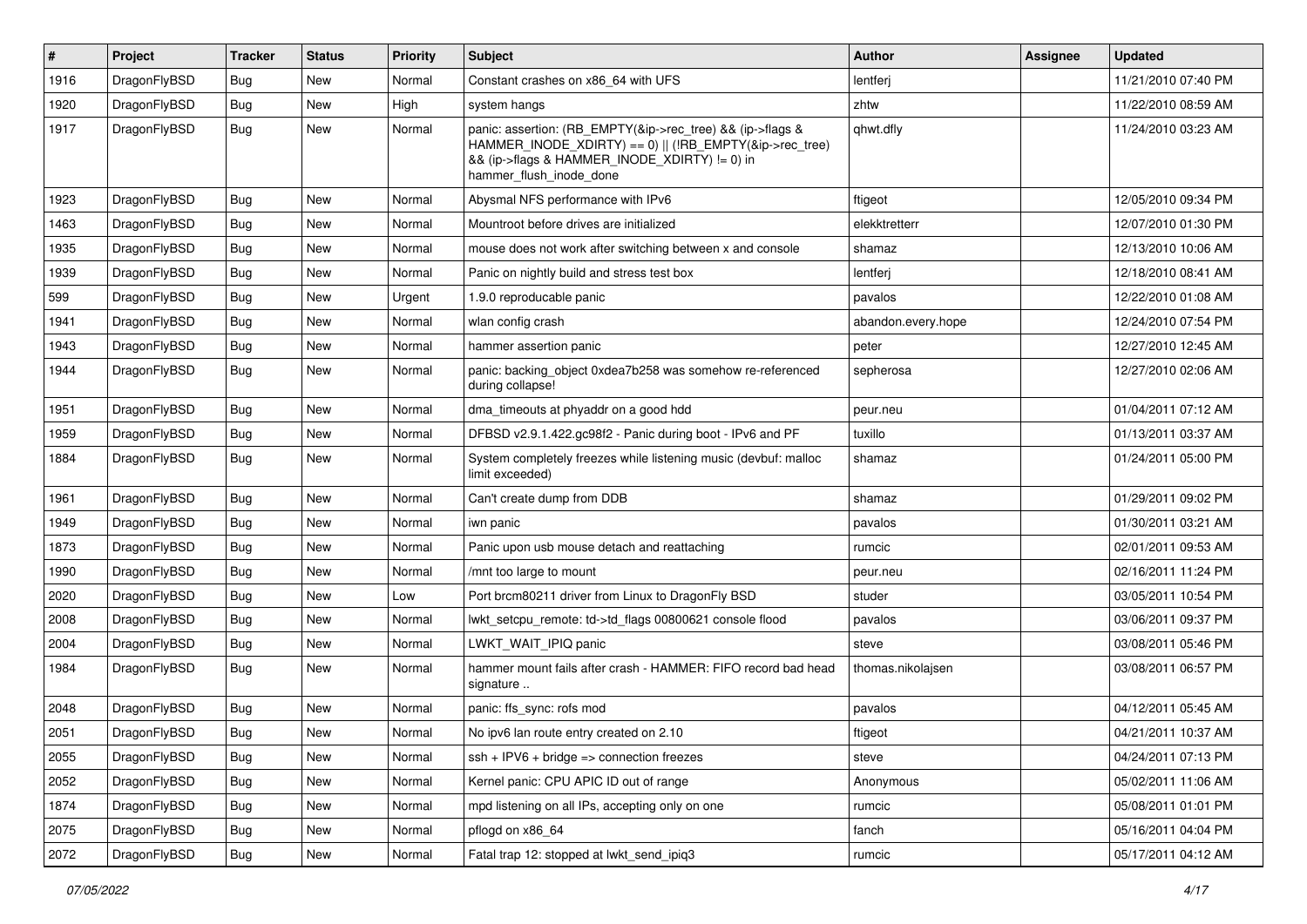| $\pmb{\#}$ | Project      | <b>Tracker</b> | <b>Status</b> | <b>Priority</b> | <b>Subject</b>                                                                                | <b>Author</b> | Assignee | Updated             |
|------------|--------------|----------------|---------------|-----------------|-----------------------------------------------------------------------------------------------|---------------|----------|---------------------|
| 2077       | DragonFlyBSD | <b>Bug</b>     | <b>New</b>    | Normal          | USB devices conflicting                                                                       | srussell      |          | 05/17/2011 05:12 PM |
| 2078       | DragonFlyBSD | <b>Bug</b>     | <b>New</b>    | Normal          | DFBSD i386 v2.11.0.201.g3ed2f - Panic during installworld into a<br>vn0 device                | tuxillo       |          | 05/19/2011 07:50 PM |
| 2082       | DragonFlyBSD | <b>Bug</b>     | <b>New</b>    | Normal          | dfbsd 2.10.1 amd64 - mc port build error with 'bmake bin-install'                             | sun-doctor    |          | 05/25/2011 07:18 PM |
| 2080       | DragonFlyBSD | Bug            | <b>New</b>    | Normal          | panic: lockmgr thrd sleep: called from interrupt, ipi, or hard code<br>section                | rumcic        |          | 05/30/2011 05:06 PM |
| 2085       | DragonFlyBSD | <b>Bug</b>     | New           | Normal          | panic: assertion: (m->flags & PG_MAPPED) == 0 in<br>vm_page_free_toq                          | vsrinivas     |          | 06/10/2011 07:48 AM |
| 2071       | DragonFlyBSD | <b>Bug</b>     | <b>New</b>    | High            | Panic on assertion: $(int)(flag->seq - seq) > 0$ in hammer flusher flush<br>after inode error | vsrinivas     |          | 06/12/2011 07:59 AM |
| 2094       | DragonFlyBSD | <b>Bug</b>     | <b>New</b>    | Normal          | Segfault when gdb printing backtrace from core dump                                           | greenrd       |          | 06/25/2011 04:14 PM |
| 2095       | DragonFlyBSD | Bug            | <b>New</b>    | Low             | Running installer post-install: Unsupported DFUI transport "                                  | greenrd       |          | 06/26/2011 09:20 AM |
| 1867       | DragonFlyBSD | Bug            | <b>New</b>    | Normal          | it(4) motherboard and fan problems                                                            | tuxillo       |          | 07/08/2011 10:48 AM |
| 2099       | DragonFlyBSD | Bug            | <b>New</b>    | Normal          | page fault panic in vm system                                                                 | pavalos       |          | 07/10/2011 08:51 AM |
| 2104       | DragonFlyBSD | Bug            | <b>New</b>    | Normal          | network configuration seg. fault on install CD                                                | navratil      |          | 07/26/2011 07:55 AM |
| 2107       | DragonFlyBSD | Bug            | <b>New</b>    | Normal          | 2.10.1 sata dvd drive issue                                                                   | ausppc        |          | 07/31/2011 08:41 PM |
| 2117       | DragonFlyBSD | <b>Bug</b>     | <b>New</b>    | High            | ACPI and/or bce(4) problem with 2.11.0.673.g0d557 on HP DL380<br>G <sub>6</sub>               | pauska        |          | 08/22/2011 10:15 AM |
| 2115       | DragonFlyBSD | <b>Bug</b>     | <b>New</b>    | Normal          | [msk] system freeze after receive some paquet                                                 | bsdsx         |          | 08/22/2011 10:22 AM |
| 2123       | DragonFlyBSD | <b>Bug</b>     | <b>New</b>    | Normal          | hammer is losing files                                                                        | schmir        |          | 08/30/2011 07:56 PM |
| 2125       | DragonFlyBSD | <b>Bug</b>     | <b>New</b>    | Normal          | Weird garbage in dmesg                                                                        | herrgard      |          | 08/30/2011 08:04 PM |
| 2124       | DragonFlyBSD | Bug            | <b>New</b>    | Normal          | getty repeating too quickly on port /dev/ttyv0                                                | sgeorge.ml    |          | 09/01/2011 04:28 AM |
| 2129       | DragonFlyBSD | Bug            | <b>New</b>    | Normal          | DFBSD v2.11.0.661.gf9438 i386 - panic: lockmgr thrd sleep                                     | tuxillo       |          | 09/05/2011 09:49 AM |
| 2138       | DragonFlyBSD | <b>Bug</b>     | <b>New</b>    | Normal          | > 100% CPU usage                                                                              | robin.carey1  |          | 09/26/2011 12:20 PM |
| 2140       | DragonFlyBSD | Bug            | New           | High            | hammer io delallocate panic with 'duplicate entry' message                                    | ttw           |          | 10/07/2011 12:22 PM |
| 2153       | DragonFlyBSD | Bug            | <b>New</b>    | Normal          | Too many unuseful warnings at boot                                                            | juanfra684    |          | 10/18/2011 10:16 PM |
| 2154       | DragonFlyBSD | <b>Bug</b>     | <b>New</b>    | Normal          | vkernel copyout() doesn't return EFAULT on error                                              | vsrinivas     |          | 10/20/2011 03:53 AM |
| 2158       | DragonFlyBSD | Bug            | <b>New</b>    | Normal          | iwn panics with assertion on boot.                                                            | eocallaghan   |          | 10/24/2011 04:13 PM |
| 2164       | DragonFlyBSD | <b>Bug</b>     | <b>New</b>    | Normal          | panic on reboot from usb.                                                                     | eocallaghan   |          | 10/27/2011 09:29 AM |
| 2161       | DragonFlyBSD | Bug            | <b>New</b>    | Normal          | Outdated xorg.conf file gets installed into etc and screws up mouse                           | eocallaghan   |          | 10/27/2011 01:51 PM |
| 2166       | DragonFlyBSD | Bug            | <b>New</b>    | Normal          | DFBSD v2.13.0.109.g05b9d - Strange lockups                                                    | tuxillo       |          | 10/29/2011 11:20 AM |
| 2045       | DragonFlyBSD | Bug            | <b>New</b>    | Normal          | ral(4): Fatal trap 12: page fault while in kernel mode (two panics)                           | herrgard      |          | 11/03/2011 05:34 PM |
| 2171       | DragonFlyBSD | Bug            | New           | Normal          | DFBSD v2.13.0.151.gdc8442 - panic: assertion "(*ptep &<br>$(PG$ MANAGED PG V)) == PG V"       | tuxillo       |          | 11/04/2011 05:06 PM |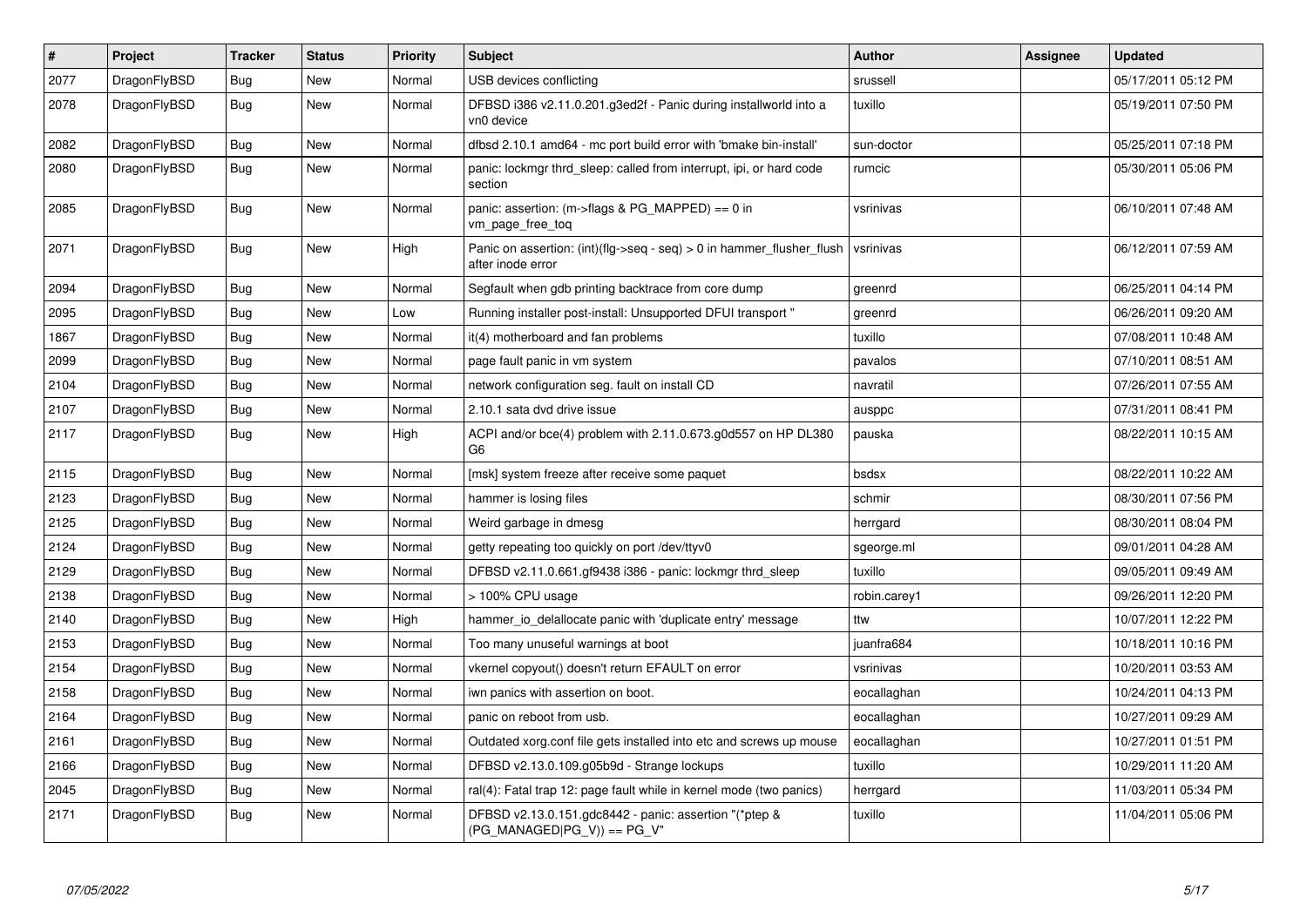| #    | Project      | <b>Tracker</b> | <b>Status</b> | <b>Priority</b> | Subject                                                                                                    | Author        | Assignee | <b>Updated</b>      |
|------|--------------|----------------|---------------|-----------------|------------------------------------------------------------------------------------------------------------|---------------|----------|---------------------|
| 2098 | DragonFlyBSD | Submit         | New           | Normal          | [PATCH] correct ath man page example<br>(/usr/src/share/man/man4/ath.4)                                    | nobody        |          | 11/15/2011 12:27 AM |
| 2199 | DragonFlyBSD | Bug            | New           | Normal          | screen segfaults if utmpx isn't present                                                                    | pavalos       |          | 11/15/2011 10:52 PM |
| 2210 | DragonFlyBSD | Bug            | <b>New</b>    | Normal          | Bugtracker cannot assign default project for new users                                                     | ahuete.devel  |          | 11/17/2011 11:30 AM |
| 2224 | DragonFlyBSD | Bug            | New           | Normal          | v2.13.0.291.gaa7ec - Panic on fq while installing world                                                    | tuxillo       |          | 11/18/2011 01:40 AM |
| 2245 | DragonFlyBSD | Bug            | New           | Normal          | panic: assertion "ref < &td->td_toks_end" failed in lwkt_gettoken at<br>/usr/src/sys/kern/lwkt_token.c:588 | juanfra684    |          | 11/22/2011 07:41 PM |
| 2248 | DragonFlyBSD | <b>Bug</b>     | New           | Normal          | sysctl panic                                                                                               | pavalos       |          | 11/23/2011 06:23 PM |
| 2167 | DragonFlyBSD | Bug            | New           | Normal          | shutdown/reboot fails after uptime msg                                                                     | marino        |          | 11/28/2011 03:01 AM |
| 2254 | DragonFlyBSD | Bug            | New           | Normal          | panic: assertion "ref < &td->td_toks_end" failed in lwkt_gettoken at<br>/usr/src/sys/kern/lwkt_token.c:588 | eocallaghan   |          | 12/05/2011 10:21 PM |
| 2282 | DragonFlyBSD | Bug            | In Progress   | Normal          | gdb segfaults with certain corefiles                                                                       | tuxillo       |          | 01/18/2012 04:40 PM |
| 2141 | DragonFlyBSD | Bug            | <b>New</b>    | Urgent          | loader and/or documentation broken                                                                         | sjg           |          | 01/20/2012 10:51 AM |
| 2283 | DragonFlyBSD | Bug            | New           | Normal          | DFBSD DragonFly v2.13.0.957.g4f459 - pmap_release: page<br>should already be gone 0xc27120bc               | tuxillo       |          | 01/23/2012 03:03 AM |
| 2292 | DragonFlyBSD | Bug            | <b>New</b>    | Normal          | re interface with jumbo frames (mtu larger than 1500) hangs after<br>some traffic                          | Anonymous     |          | 01/31/2012 12:11 AM |
| 2306 | DragonFlyBSD | Bug            | New           | Normal          | a crash starts the kernel debugger in text mode, but just reboots in X                                     | phma          |          | 02/11/2012 08:02 PM |
| 2308 | DragonFlyBSD | Bug            | <b>New</b>    | Normal          | System freeze when unloading snd_hda                                                                       | jaydg         |          | 02/19/2012 07:15 AM |
| 2297 | DragonFlyBSD | Bug            | <b>New</b>    | Normal          | strange NFS (client) error messages / problems                                                             | Anonymous     |          | 02/19/2012 02:59 PM |
| 2311 | DragonFlyBSD | Bug            | New           | Normal          | Xorg crash having something to do with drm                                                                 | phma          |          | 02/22/2012 09:59 AM |
| 2319 | DragonFlyBSD | Bug            | New           | Normal          | crypt/passwd forward compat                                                                                | c.turner1     |          | 02/28/2012 12:39 PM |
| 2081 | DragonFlyBSD | <b>Bug</b>     | Feedback      | Normal          | Panic on device "detach" / "failure"                                                                       | vsrinivas     |          | 02/29/2012 07:11 AM |
| 1860 | DragonFlyBSD | <b>Bug</b>     | Feedback      | Normal          | Panic while creating UFS fs on vn(4) for initrd                                                            | matthias      |          | 02/29/2012 07:16 AM |
| 1669 | DragonFlyBSD | <b>Bug</b>     | In Progress   | Normal          | Drive wont open using button                                                                               | elekktretterr |          | 02/29/2012 12:05 PM |
| 2324 | DragonFlyBSD | Bug            | New           | Normal          | natacotrol support > 2TB not working even after the ftigeot patch                                          | zenny         |          | 03/03/2012 01:00 AM |
| 2331 | DragonFlyBSD | <b>Bug</b>     | New           | Normal          | reading mouse mode from unopen file descriptor hangs mouse<br>driver                                       | phma          |          | 03/14/2012 09:43 AM |
| 2090 | DragonFlyBSD | <b>Bug</b>     | Feedback      | Normal          | snd_hda does not support headphone automute                                                                | justin        |          | 03/29/2012 08:03 PM |
| 2345 | DragonFlyBSD | Bug            | In Progress   | Normal          | DFBSD v3.1.0.457.gd679f - NFS panic on diskless station                                                    | tuxillo       |          | 04/07/2012 05:22 PM |
| 2351 | DragonFlyBSD | <b>Bug</b>     | In Progress   | Normal          | DFBSD v3.1.0.579.g44ccf - Stuck during startup, random freezes                                             | tuxillo       |          | 04/24/2012 08:21 AM |
| 2316 | DragonFlyBSD | <b>Bug</b>     | New           | Normal          | Ungraceful invalid password handling for adding a new user in the<br>installer                             | rune          |          | 04/27/2012 11:23 PM |
| 2061 | DragonFlyBSD | <b>Bug</b>     | New           | Normal          | USB keyboard boot panic                                                                                    | sjg           |          | 05/04/2012 12:20 AM |
| 2371 | DragonFlyBSD | <b>Bug</b>     | New           | Normal          | Timezone problem with America/Sao_Paulo                                                                    | raitech       |          | 05/17/2012 01:42 PM |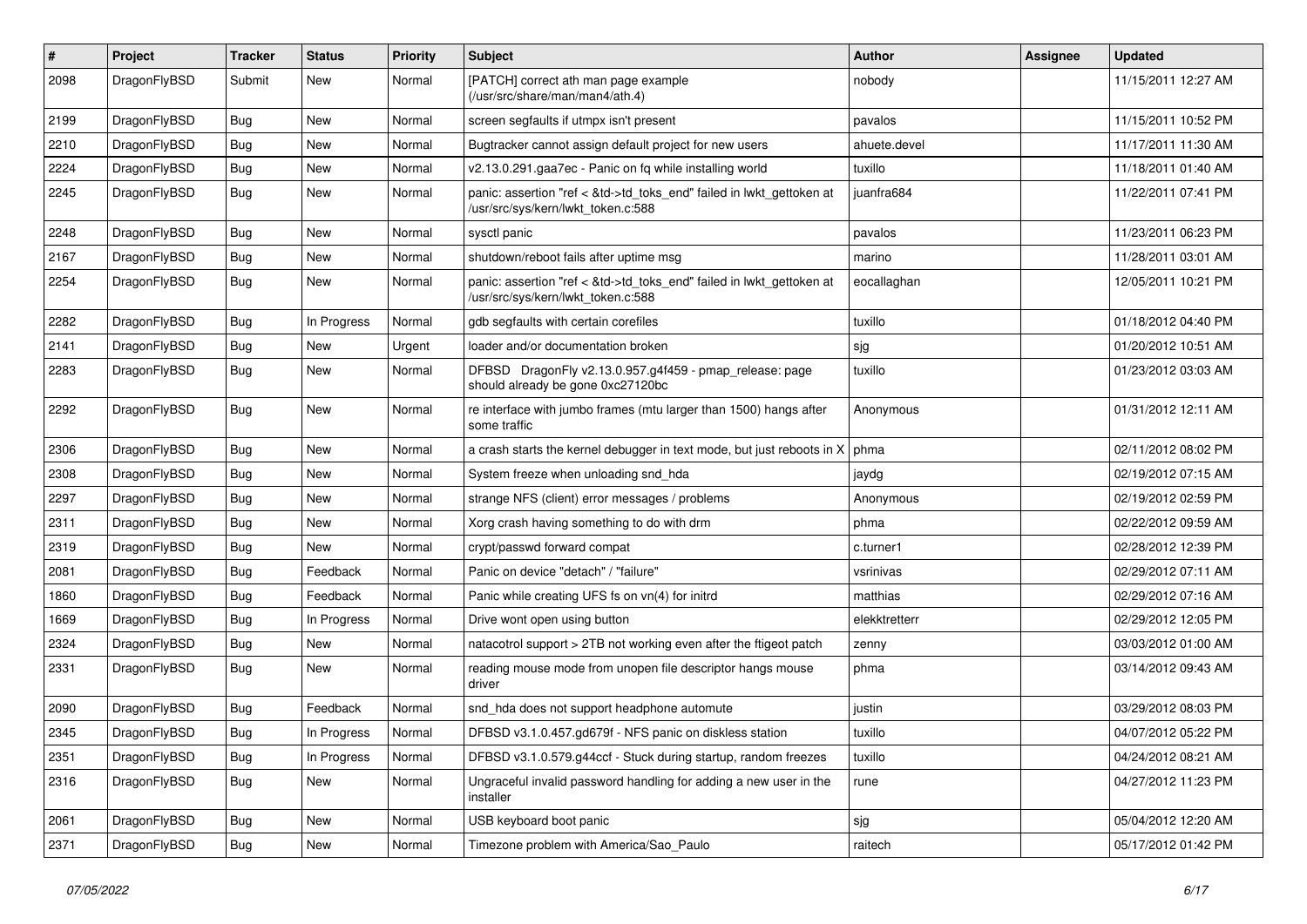| $\sharp$ | Project      | <b>Tracker</b> | <b>Status</b> | <b>Priority</b> | <b>Subject</b>                                                                                                               | <b>Author</b>     | Assignee | <b>Updated</b>      |
|----------|--------------|----------------|---------------|-----------------|------------------------------------------------------------------------------------------------------------------------------|-------------------|----------|---------------------|
| 2387     | DragonFlyBSD | <b>Bug</b>     | <b>New</b>    | Normal          | hammer ignores -t during dedup                                                                                               | phma              |          | 06/17/2012 12:30 PM |
| 2389     | DragonFlyBSD | Bug            | <b>New</b>    | Normal          | computer crashed while listing processes                                                                                     | phma              |          | 06/18/2012 02:49 PM |
| 2084     | DragonFlyBSD | <b>Bug</b>     | New           | Normal          | DFBSD v2.11.0.242.g4d317 - panic: zone: entry not free                                                                       | tuxillo           |          | 07/03/2012 01:23 AM |
| 2347     | DragonFlyBSD | Bug            | Feedback      | High            | Hammer PFSes destroy does not give back full space allocated to<br><b>PFS</b>                                                | sgeorge           |          | 07/19/2012 01:11 AM |
| 2369     | DragonFlyBSD | Bug            | <b>New</b>    | Normal          | panic: Bad link elm 0xffffffe07edf6068 next->prev != elm                                                                     | jaydg             |          | 08/15/2012 03:04 AM |
| 2403     | DragonFlyBSD | Bug            | <b>New</b>    | Low             | newfs -E doesn't handle /dev/serno device names properly                                                                     | ftigeot           |          | 08/17/2012 05:07 AM |
| 2412     | DragonFlyBSD | <b>Bug</b>     | New           | Normal          | wlan0 fails to get address via dhclient                                                                                      | nonsolosoft       |          | 08/30/2012 05:55 AM |
| 2296     | DragonFlyBSD | Bug            | In Progress   | High            | panic: assertion "m->wire count > 0" failed                                                                                  | thomas.nikolajsen |          | 08/30/2012 06:09 AM |
| 2182     | DragonFlyBSD | Bug            | New           | Normal          | if msk PHY FIFO underrun/overflow                                                                                            | nonsolosoft       |          | 09/03/2012 06:39 AM |
| 2423     | DragonFlyBSD | <b>Bug</b>     | New           | Urgent          | After multiple panics/locks, hitting KKASSERT in<br>hammer_init_cursor                                                       | rumcic            |          | 09/18/2012 02:28 AM |
| 2421     | DragonFlyBSD | Bug            | <b>New</b>    | High            | Kernel panic: vm_fault: page 0xc0f70000 not busy!                                                                            | lentferj          |          | 10/03/2012 08:16 AM |
| 2430     | DragonFlyBSD | <b>Bug</b>     | <b>New</b>    | Normal          | Alternate Password Hash method                                                                                               | robin.carey1      |          | 10/07/2012 06:28 AM |
| 1525     | DragonFlyBSD | Bug            | <b>New</b>    | Normal          | boehm-gc problems                                                                                                            | hasso             |          | 10/13/2012 07:13 PM |
| 2434     | DragonFlyBSD | <b>Bug</b>     | <b>New</b>    | Normal          | BTX Halted - Boot fails on USB/GUI                                                                                           | lucmv             |          | 10/17/2012 08:12 PM |
| 2444     | DragonFlyBSD | <b>Bug</b>     | New           | Normal          | Crash during Hammer overnight cleanup                                                                                        | justin            |          | 11/04/2012 07:58 AM |
| 2453     | DragonFlyBSD | <b>Bug</b>     | <b>New</b>    | Normal          | panic: assertion "gd->gd_spinlocks == 0" failed                                                                              | Johannes.Hofmann  |          | 11/12/2012 12:54 PM |
| 2499     | DragonFlyBSD | <b>Bug</b>     | In Progress   | Urgent          | DRAGONFLY_3_2 lockd not responding correctly                                                                                 | Nerzhul           |          | 01/22/2013 12:47 PM |
| 2436     | DragonFlyBSD | <b>Bug</b>     | New           | Normal          | panic: assertion "lp->lwp_qcpu == dd->cpuid" failed in<br>dfly_acquire_curproc                                               | thomas.nikolajsen |          | 01/23/2013 11:07 AM |
| 2396     | DragonFlyBSD | Bug            | Feedback      | High            | Latest 3.1 development version core dumps while destroying master<br><b>PFS</b>                                              | sgeorge           |          | 01/23/2013 04:10 PM |
| 2288     | DragonFlyBSD | Bug            | Feedback      | Normal          | Random IO performance loss introduced since January 1st                                                                      | lentferj          |          | 01/23/2013 04:21 PM |
| 2493     | DragonFlyBSD | <b>Bug</b>     | New           | Normal          | vidcontrol: invalid video mode name                                                                                          | Svarov            |          | 01/24/2013 09:55 AM |
| 2520     | DragonFlyBSD | Bug            | <b>New</b>    | Normal          | panic: assertion "IS_SERIALIZED((ifp->if_serializer))" failed in<br>if_default_serialize_assert at /usr/src/sys/net/if.c:437 | ano               |          | 03/09/2013 12:14 AM |
| 331      | DragonFlyBSD | Bug            | In Progress   | Normal          | ftpsesame (aka Bridging S01E03)                                                                                              | bastyaelvtars     |          | 03/09/2013 12:28 PM |
| 725      | DragonFlyBSD | <b>Bug</b>     | In Progress   | Low             | 'make distribution' fails w/'ro' /usr/obj                                                                                    | c.turner          |          | 03/09/2013 01:01 PM |
| 1144     | DragonFlyBSD | <b>Bug</b>     | Feedback      | Normal          | Incorrect clock under KVM                                                                                                    | msylvan           |          | 03/09/2013 01:17 PM |
| 1563     | DragonFlyBSD | Bug            | Feedback      | Normal          | reset(1) doesn't reset terminal to the defaults                                                                              | hasso             |          | 03/10/2013 04:17 AM |
| 1502     | DragonFlyBSD | <b>Bug</b>     | In Progress   | Normal          | Lock while deleting files from nohistory HAMMER directories                                                                  | hasso             |          | 03/10/2013 04:28 AM |
| 1489     | DragonFlyBSD | <b>Bug</b>     | Feedback      | Normal          | panic: ufs_dirbad: bad dir                                                                                                   | rumcic            |          | 03/10/2013 04:34 AM |
| 1249     | DragonFlyBSD | <b>Bug</b>     | Feedback      | Normal          | panic: ffs_vfree: freeing free inode                                                                                         | rumcic            |          | 03/10/2013 05:13 AM |
| 1250     | DragonFlyBSD | <b>Bug</b>     | Feedback      | Normal          | Panic upon plugging an USB flash drive into the machine                                                                      | rumcic            |          | 03/10/2013 05:17 AM |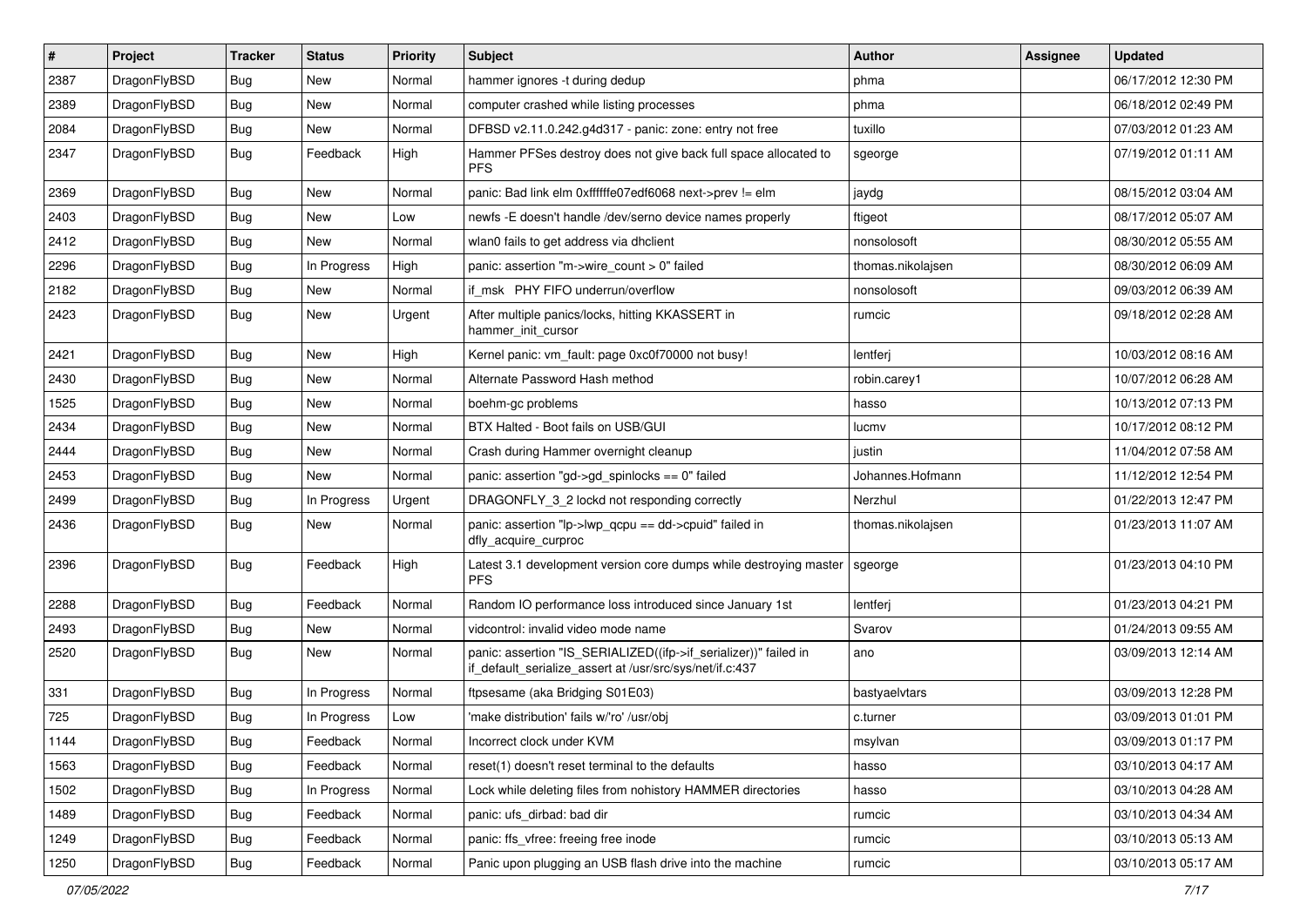| $\sharp$ | Project      | <b>Tracker</b> | <b>Status</b> | <b>Priority</b> | Subject                                                                                                        | Author            | Assignee | <b>Updated</b>      |
|----------|--------------|----------------|---------------|-----------------|----------------------------------------------------------------------------------------------------------------|-------------------|----------|---------------------|
| 1668     | DragonFlyBSD | <b>Bug</b>     | Feedback      | Normal          | Power button not working                                                                                       | elekktretterr     |          | 03/10/2013 06:22 AM |
| 1824     | DragonFlyBSD | Bug            | Feedback      | Normal          | kernel panic, x86, 2.7.3.859.ge5104                                                                            | akirchhoff135014  |          | 03/10/2013 07:49 AM |
| 2531     | DragonFlyBSD | <b>Bug</b>     | New           | Normal          | camcontrol fails to disable APM                                                                                | m.lombardi85      |          | 03/23/2013 12:28 PM |
| 2529     | DragonFlyBSD | <b>Bug</b>     | New           | Low             | Sundance network adapter is not detected and attached                                                          | kworr             |          | 03/25/2013 02:29 AM |
| 2535     | DragonFlyBSD | Bug            | <b>New</b>    | Normal          | Imap processes apparentlt blocked on disk I/O                                                                  | ftigeot           |          | 04/02/2013 09:31 AM |
| 2136     | DragonFlyBSD | Bug            | <b>New</b>    | Normal          | socketpair() doesn't free file descriptors on copyout failure                                                  | vsrinivas         |          | 04/05/2013 09:13 AM |
| 2547     | DragonFlyBSD | Bug            | New           | High            | crashed while doing a dry run of pkg rolling-replace                                                           | phma              |          | 04/18/2013 10:40 PM |
| 2552     | DragonFlyBSD | <b>Bug</b>     | New           | Low             | hammer recovery should indicate progress                                                                       | phma              |          | 05/03/2013 12:13 AM |
| 2557     | DragonFlyBSD | <b>Bug</b>     | New           | Normal          | stock 3.4.1 kernel halts during booting if dm and dm_target_crypt<br>are loaded and RAID controller is present | phma              |          | 05/12/2013 10:38 PM |
| 2565     | DragonFlyBSD | Bug            | New           | Normal          | "ifconfig ix0 up" panic                                                                                        | Itpig402a         |          | 06/03/2013 05:46 AM |
| 2568     | DragonFlyBSD | <b>Bug</b>     | New           | Normal          | AHCI panic                                                                                                     | josepht           |          | 06/07/2013 05:52 PM |
| 2569     | DragonFlyBSD | <b>Bug</b>     | New           | Normal          | ctime NFS                                                                                                      | ferney            |          | 08/11/2013 04:35 AM |
| 2586     | DragonFlyBSD | <b>Bug</b>     | <b>New</b>    | Normal          | pf: "modulate" state seems problematic                                                                         | srussell          |          | 09/25/2013 07:36 PM |
| 2595     | DragonFlyBSD | Bug            | New           | Normal          | DragonFly 3.4.3 crashes on SUN Blade X6250 with Qlogic ISP 2432<br>FC card                                     | Turvamies         |          | 10/07/2013 11:53 AM |
| 2598     | DragonFlyBSD | Bug            | New           | Normal          | i386 via USB Booting                                                                                           | mbzadegan         |          | 10/21/2013 02:28 AM |
| 2604     | DragonFlyBSD | Bug            | <b>New</b>    | Normal          | dell laptop does not boot with LATEST                                                                          | isenmann          |          | 11/20/2013 02:07 AM |
| 2609     | DragonFlyBSD | Bug            | New           | Normal          | master: panic: assertion<br>"LWKT_TOKEN_HELD_ANY(vm_object_token(object))" failed in<br>swp_pager_lookup       | thomas.nikolajsen |          | 11/28/2013 11:36 AM |
| 2611     | DragonFlyBSD | Bug            | New           | Normal          | Change in IP address results in network not working                                                            | phma              |          | 12/05/2013 07:55 PM |
| 2556     | DragonFlyBSD | Bug            | Feedback      | Normal          | DragonFly v3.5.0.81.gd3479 - Process signal weirdness                                                          | tuxillo           |          | 12/17/2013 03:48 PM |
| 2618     | DragonFlyBSD | <b>Bug</b>     | New           | Normal          | mouse problem on RELEASE-3_6_0                                                                                 | FilippoMo         |          | 12/20/2013 03:26 AM |
| 2620     | DragonFlyBSD | <b>Bug</b>     | New           | Normal          | moused problem                                                                                                 | FilippoMo         |          | 12/20/2013 10:32 AM |
| 2621     | DragonFlyBSD | Bug            | <b>New</b>    | Normal          | core dump using cdrom                                                                                          | nonsolosoft       |          | 12/27/2013 12:43 AM |
| 2622     | DragonFlyBSD | <b>Bug</b>     | New           | Normal          | VAIO FIT15E fn keys support                                                                                    | nonsolosoft       |          | 12/31/2013 01:31 AM |
| 2626     | DragonFlyBSD | <b>Bug</b>     | New           | Normal          | iwn driver drops with error: "firmware error 'iwn_intr: fatal firmware<br>error""                              | rodyaj            |          | 01/09/2014 05:50 AM |
| 1193     | DragonFlyBSD | <b>Bug</b>     | <b>New</b>    | Normal          | kernel doesn't recognize cdrom drive                                                                           | nonsolosoft       |          | 01/25/2014 09:11 PM |
| 1185     | DragonFlyBSD | <b>Bug</b>     | <b>New</b>    | High            | need a tool to merge changes into /etc                                                                         | wa1ter            |          | 02/18/2014 06:02 AM |
| 989      | DragonFlyBSD | <b>Bug</b>     | New           | Normal          | installer/fdisk trouble with wrapped values                                                                    | Discodestroyer    |          | 02/18/2014 06:27 AM |
| 1246     | DragonFlyBSD | <b>Bug</b>     | <b>New</b>    | Normal          | bad resolution (monitor desync) with livedvd                                                                   | Przem0l           |          | 02/18/2014 06:29 AM |
| 2645     | DragonFlyBSD | <b>Bug</b>     | New           | Normal          | panic with dsched fq and ioprio                                                                                | jyoung15          |          | 02/20/2014 07:29 AM |
| 285      | DragonFlyBSD | <b>Bug</b>     | Feedback      | Low             | interrupt latency with re without ip address configured                                                        | thomas.nikolajsen |          | 02/20/2014 10:30 AM |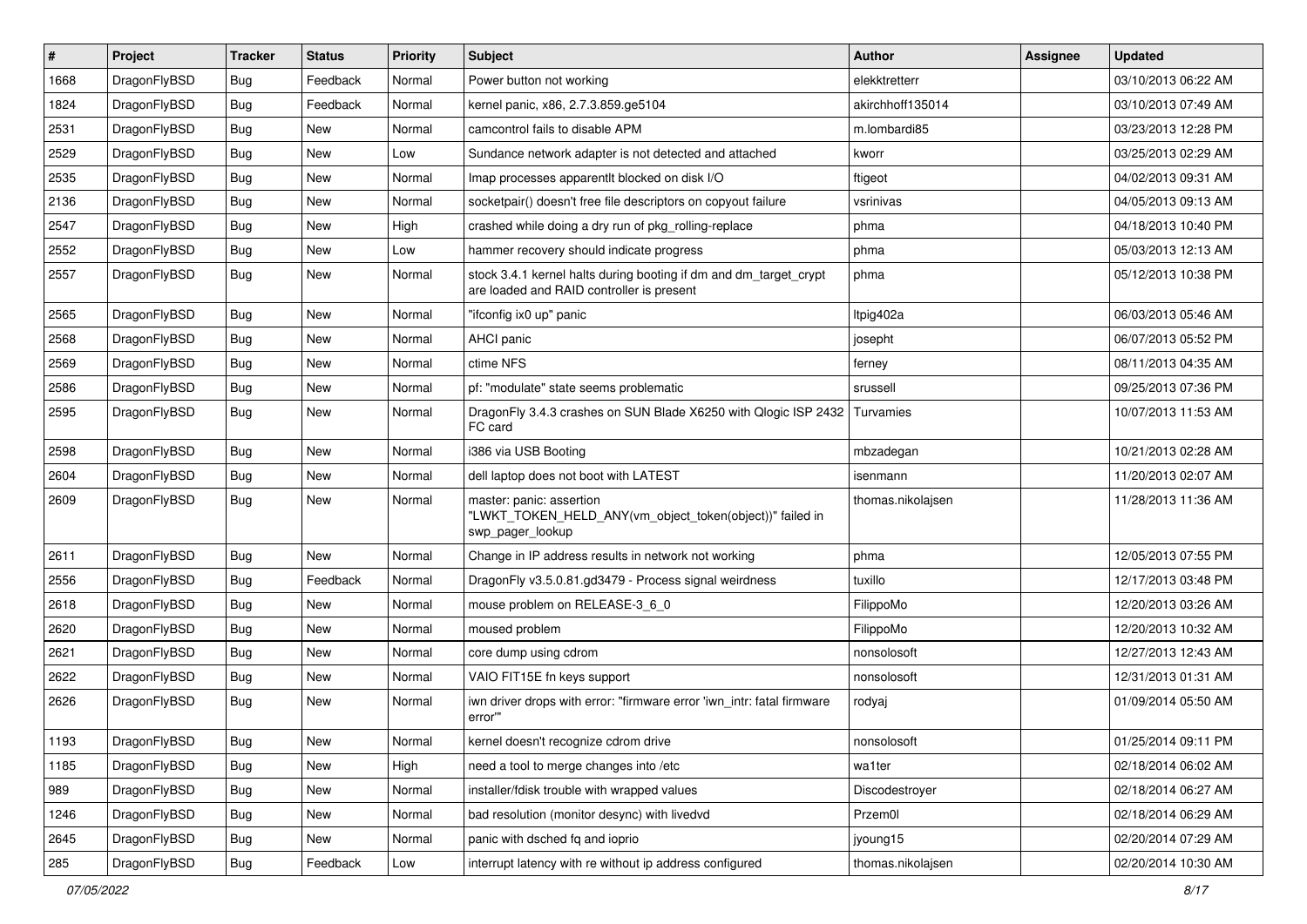| $\sharp$ | Project      | <b>Tracker</b> | <b>Status</b> | <b>Priority</b> | Subject                                                                                          | Author        | Assignee | <b>Updated</b>      |
|----------|--------------|----------------|---------------|-----------------|--------------------------------------------------------------------------------------------------|---------------|----------|---------------------|
| 2619     | DragonFlyBSD | Bug            | New           | Normal          | DragonFly 3.6 can't be installed on a 6TB volume                                                 | ftigeot       |          | 02/23/2014 11:55 PM |
| 2473     | DragonFlyBSD | Bug            | New           | Normal          | Kernel crash when trying to up the wpi0 device (Dfly<br>v3.3.0.758.g47388-DEVELOPMENT)           | tomaz         |          | 02/24/2014 08:50 AM |
| 2657     | DragonFlyBSD | Bug            | New           | High            | Needs acl to migrate our servers                                                                 | ferney        |          | 03/31/2014 11:37 AM |
| 1695     | DragonFlyBSD | Bug            | New           | Normal          | NFS-related system breakdown                                                                     | Anonymous     |          | 04/10/2014 12:35 AM |
| 2652     | DragonFlyBSD | Bug            | New           | Normal          | 189a0ff3761b47  ix: Implement MSI-X support locks up Lenovo<br>S10 Intel Atom n270               | davshao       |          | 05/14/2014 01:55 AM |
| 570      | DragonFlyBSD | Bug            | Feedback      | Normal          | 1.8.x: ACPI problems                                                                             | qhwt+dfly     |          | 06/02/2014 03:45 AM |
| 1330     | DragonFlyBSD | Bug            | Feedback      | Normal          | Hammer, usb disk, SYNCHRONIZE CACHE failure                                                      | josepht       |          | 06/02/2014 04:56 AM |
| 1592     | DragonFlyBSD | Bug            | Feedback      | Normal          | AcpiOSUnmapMemory: Warning, deallocation did not track<br>allocation.                            | eocallaghan   |          | 06/02/2014 07:45 AM |
| 2629     | DragonFlyBSD | Bug            | New           | Normal          | Replace gcc44 with llvm34, clang34, and libc++                                                   | tuxillo       |          | 06/02/2014 02:30 PM |
| 2329     | DragonFlyBSD | Bug            | <b>New</b>    | Normal          | ibm x3550 & acpi                                                                                 | ano           |          | 06/03/2014 11:37 AM |
| 2490     | DragonFlyBSD | Bug            | New           | Normal          | nmalloc should color addresses to avoid cache bank conflictsw                                    | vsrinivas     |          | 06/10/2014 05:51 AM |
| 2489     | DragonFlyBSD | Bug            | New           | Normal          | nmalloc doesn't cache VA for allocations > 8KB                                                   | vsrinivas     |          | 06/10/2014 05:51 AM |
| 2680     | DragonFlyBSD | Bug            | New           | Low             | boot0cfg update makes box unbootable                                                             | herrgard      |          | 06/10/2014 06:02 AM |
| 2687     | DragonFlyBSD | Bug            | New           | Normal          | natacontrol software RAID in installer                                                           | csmelosky     |          | 06/22/2014 12:03 PM |
| 2688     | DragonFlyBSD | Bug            | New           | Normal          | 67613368bdda7 Fix wrong checks for U4B presence Asrock Z77M<br>difficulty detecting USB keyboard | davshao       |          | 06/28/2014 07:08 PM |
| 2712     | DragonFlyBSD | Bug            | New           | Normal          | connect(2) returns EINVAL when retrying after ECONNREFUSED                                       | jorisgio      |          | 08/14/2014 05:31 PM |
| 2731     | DragonFlyBSD | Bug            | In Progress   | Normal          | Screen full of random colors when starting Xorg with Intel Haswell<br>HD Graphics P4600          | ikatzmaier    |          | 11/12/2014 04:08 PM |
| 2738     | DragonFlyBSD | <b>Bug</b>     | New           | Normal          | Hammer: Strange behavior when trying to recover old version of<br>moved file                     | roland        |          | 11/20/2014 08:02 AM |
| 2617     | DragonFlyBSD | <b>Bug</b>     | Feedback      | Normal          | Possible issue with wireless mouse on 3.6 release                                                | FilippoMo     |          | 01/14/2015 03:42 PM |
| 1194     | DragonFlyBSD | <b>Bug</b>     | New           | Normal          | SCSI errors while trying to copy photos from my camera                                           | elekktretterr |          | 01/14/2015 04:39 PM |
| 1456     | DragonFlyBSD | <b>Bug</b>     | Feedback      | Normal          | Microsoft wireless desktop problems                                                              | elekktretterr |          | 01/15/2015 08:34 AM |
| 846      | DragonFlyBSD | <b>Bug</b>     | Feedback      | Normal          | USB bugs:usb mouse can't used!                                                                   | frankning     |          | 01/15/2015 08:36 AM |
| 979      | DragonFlyBSD | <b>Bug</b>     | Feedback      | Normal          | Failure-prone USB mass storage (SB600? msdosfs? CAM?)                                            | floid         |          | 01/15/2015 08:38 AM |
| 1560     | DragonFlyBSD | <b>Bug</b>     | Feedback      | Normal          | Unable to modify partition table on ThinkPad T61p during install                                 | rehsack       |          | 01/15/2015 08:57 AM |
| 1634     | DragonFlyBSD | <b>Bug</b>     | New           | Normal          | panic: spin_lock: 0xe4ad1320, indefinitive wait!                                                 | elekktretterr |          | 01/19/2015 03:21 AM |
| 1672     | DragonFlyBSD | Bug            | Feedback      | Normal          | panic (trap 12) around btree_search() in 2.4.1-RELEASE                                           | floid         |          | 01/19/2015 03:36 AM |
| 2788     | DragonFlyBSD | <b>Bug</b>     | <b>New</b>    | Normal          | ioctl GSLICEINFO: Not working for vnode slice                                                    | mneumann      |          | 02/12/2015 07:49 AM |
| 2790     | DragonFlyBSD | Submit         | <b>New</b>    | Low             | filedesc softrefs increment code factoring                                                       | dclink        |          | 02/21/2015 04:00 AM |
| 2799     | DragonFlyBSD | Bug            | New           | Normal          | Fatal trap 12 caused by moused(8) -p /dev/cual0                                                  | opvalues      |          | 03/04/2015 11:01 PM |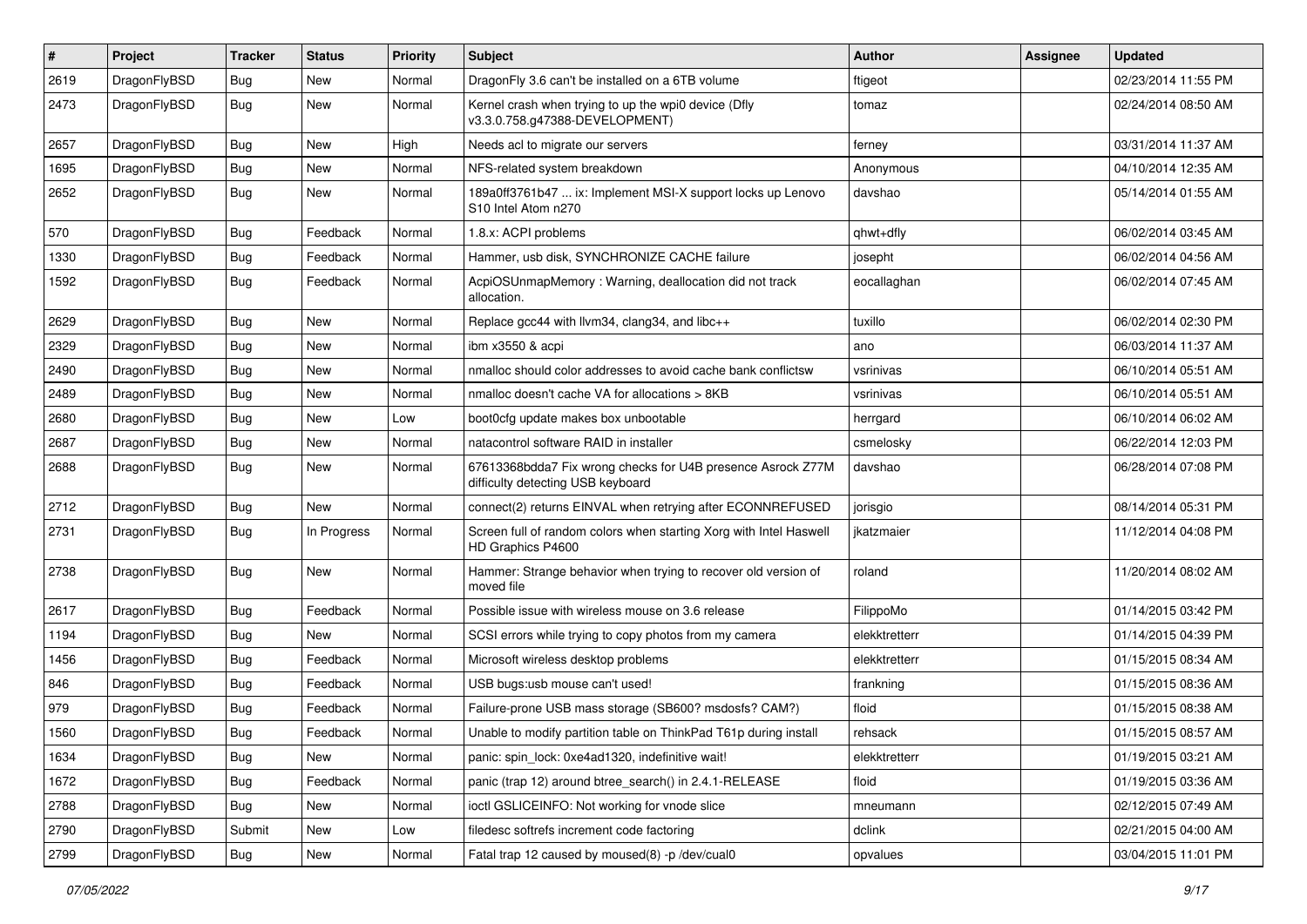| $\sharp$ | Project      | <b>Tracker</b> | <b>Status</b> | <b>Priority</b> | Subject                                                                                                       | <b>Author</b>    | Assignee | <b>Updated</b>      |
|----------|--------------|----------------|---------------|-----------------|---------------------------------------------------------------------------------------------------------------|------------------|----------|---------------------|
| 2802     | DragonFlyBSD | Bug            | <b>New</b>    | Normal          | USB Wifi urtwn0 crash from cd boot                                                                            | opvalues         |          | 03/10/2015 01:07 AM |
| 2803     | DragonFlyBSD | Bug            | <b>New</b>    | Normal          | HAMMER: Warning: UNDO area too small!                                                                         | ftigeot          |          | 03/11/2015 03:42 PM |
| 2809     | DragonFlyBSD | <b>Bug</b>     | <b>New</b>    | Normal          | hammer mirror-stream                                                                                          | masu             |          | 04/10/2015 12:33 AM |
| 2812     | DragonFlyBSD | <b>Bug</b>     | New           | Normal          | Panic on Intel DE3815TYKHE                                                                                    | tmorp            |          | 05/14/2015 03:14 PM |
| 2816     | DragonFlyBSD | Bug            | <b>New</b>    | Normal          | A multitasking process being debugged can get stuck                                                           | phma             |          | 05/19/2015 03:57 AM |
| 2820     | DragonFlyBSD | Bug            | New           | Normal          | TP-Link USB Wi-Fi adapter cannot be reattached to the system                                                  | shamaz           |          | 05/22/2015 09:45 PM |
| 2840     | DragonFlyBSD | <b>Bug</b>     | <b>New</b>    | Normal          | wrong voltage is reported                                                                                     | yellowrabbit2010 |          | 09/11/2015 06:09 PM |
| 2835     | DragonFlyBSD | <b>Bug</b>     | <b>New</b>    | Normal          | /usr/include/c++/5.0/bits/c++locale.h likes<br>POSIX_C_SOURCE>=200809                                         | davshao          |          | 11/18/2015 03:40 AM |
| 2857     | DragonFlyBSD | <b>Bug</b>     | New           | Normal          | hammer stalls via bitcoin-qt                                                                                  | tkusumi          |          | 11/30/2015 06:52 AM |
| 2858     | DragonFlyBSD | <b>Bug</b>     | <b>New</b>    | Low             | Installer "Local or UTC" question should have "No" selected by<br>default.                                    | cgag             |          | 12/02/2015 01:18 PM |
| 2859     | DragonFlyBSD | <b>Bug</b>     | New           | Low             | Installer configuration menu always highlights "Select timezone", no<br>matter which step was last completed. | cgag             |          | 12/02/2015 01:54 PM |
| 2863     | DragonFlyBSD | Bug            | <b>New</b>    | Normal          | HAMMER synch tid is zero                                                                                      | shamaz           |          | 12/12/2015 11:24 PM |
| 2874     | DragonFlyBSD | <b>Bug</b>     | <b>New</b>    | Normal          | make world DESTDIR=/emptydir fails                                                                            | pascii           |          | 12/25/2015 07:04 AM |
| 2674     | DragonFlyBSD | <b>Bug</b>     | <b>New</b>    | Normal          | <b>GPT Support</b>                                                                                            | ftigeot          |          | 12/28/2015 02:54 PM |
| 2877     | DragonFlyBSD | Bug            | <b>New</b>    | Low             | sed fails when working with UTF-8 locale and non-UTF symbols                                                  | arcade@b1t.name  |          | 12/30/2015 11:20 AM |
| 2881     | DragonFlyBSD | <b>Bug</b>     | <b>New</b>    | Normal          | Pulseaudio hangs/resets system when starting X11                                                              | mneumann         |          | 01/09/2016 03:08 AM |
| 2882     | DragonFlyBSD | Bug            | <b>New</b>    | Low             | bridge sends packets from individual interfaces                                                               | arcade@b1t.name  |          | 01/09/2016 12:43 PM |
| 2886     | DragonFlyBSD | <b>Bug</b>     | <b>New</b>    | Normal          | dragonfly mail agent: sending a testmail causes high system load                                              | worf             |          | 02/05/2016 05:53 AM |
| 2887     | DragonFlyBSD | <b>Bug</b>     | New           | Low             | Missing extattr_namespace_to_string and<br>extattr_string_to_namespace functions                              | rubenk           |          | 02/06/2016 05:09 AM |
| 2892     | DragonFlyBSD | Bug            | <b>New</b>    | Normal          | swap_pager:indefinite wait bufferf error                                                                      | <b>Ihmwzy</b>    |          | 02/21/2016 10:32 PM |
| 2890     | DragonFlyBSD | <b>Bug</b>     | <b>New</b>    | Normal          | not able to boot usb installer on Toshiba Chromebook 2                                                        | johnnywhishbone  |          | 02/22/2016 03:42 AM |
| 2891     | DragonFlyBSD | Bug            | <b>New</b>    | Normal          | Kernel panic in IEEE802.11 related code                                                                       | shamaz           |          | 05/29/2016 05:49 PM |
| 2878     | DragonFlyBSD | <b>Bug</b>     | <b>New</b>    | Low             | [fix] CCVER problem when using clang and cpu extensions<br>(intrinsics)                                       | arcade@b1t.name  |          | 06/24/2016 04:25 AM |
| 2924     | DragonFlyBSD | <b>Bug</b>     | <b>New</b>    | Normal          | cat -v fails to tag characters in extended table with M- prefix with<br>some locales                          | sevan            |          | 07/11/2016 07:18 AM |
| 2930     | DragonFlyBSD | Bug            | New           | High            | 'objcache' causes panic during 'nfs_readdir'                                                                  | tofergus         |          | 07/26/2016 01:09 PM |
| 2931     | DragonFlyBSD | Bug            | New           | Low             | 'gdb' of 'vkernel' unable to print backtrace                                                                  | tofergus         |          | 07/26/2016 01:51 PM |
| 2933     | DragonFlyBSD | Submit         | New           | Normal          | Remove unix domain socket support from cat(1)                                                                 | sevan            |          | 08/01/2016 08:10 PM |
| 2936     | DragonFlyBSD | <b>Bug</b>     | New           | Normal          | loader.efi crashes while loading kernel                                                                       | spaceille        |          | 08/20/2016 06:17 AM |
| 2915     | DragonFlyBSD | <b>Bug</b>     | New           | High            | Hammer mirror-copy problem                                                                                    | t_dfbsd          |          | 08/25/2016 05:28 AM |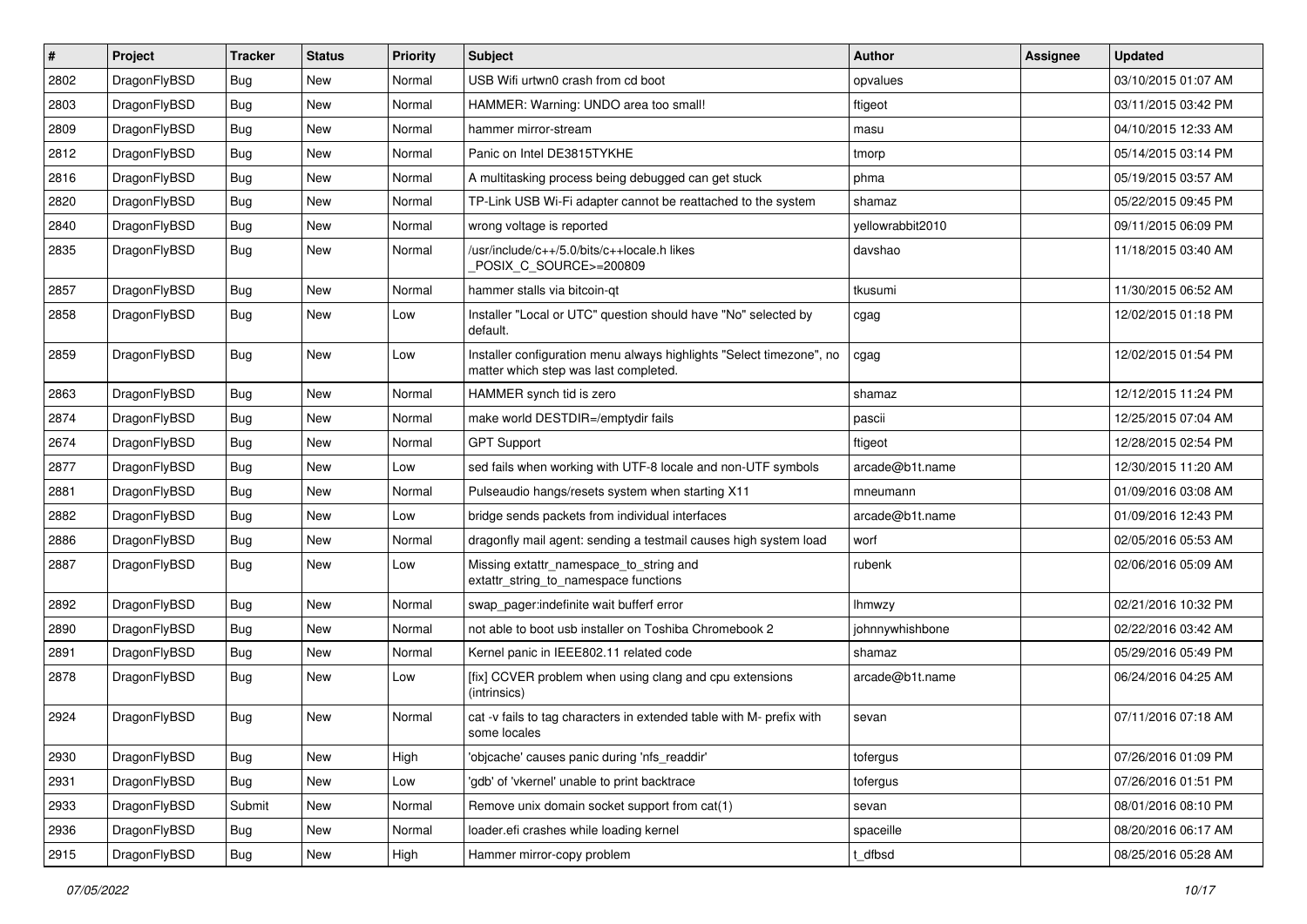| $\sharp$ | Project      | <b>Tracker</b> | <b>Status</b> | <b>Priority</b> | Subject                                                                                                 | Author                 | <b>Assignee</b> | <b>Updated</b>      |
|----------|--------------|----------------|---------------|-----------------|---------------------------------------------------------------------------------------------------------|------------------------|-----------------|---------------------|
| 2957     | DragonFlyBSD | <b>Bug</b>     | Feedback      | Normal          | swapoff -a followed by swapon -a doesn't give your swap back                                            | neilb                  |                 | 10/09/2016 04:17 AM |
| 2958     | DragonFlyBSD | <b>Bug</b>     | Feedback      | Normal          | Hammer FS dies during pruning after massive write load                                                  | neilb                  |                 | 10/11/2016 04:20 AM |
| 2526     | DragonFlyBSD | Bug            | New           | Normal          | hammer cleanup doesn't run on first day of DST                                                          | pavalos                |                 | 10/18/2016 05:28 PM |
| 1307     | DragonFlyBSD | Bug            | In Progress   | Normal          | hammer tid -2 shows unexpected result                                                                   | corecode               |                 | 10/18/2016 05:29 PM |
| 2970     | DragonFlyBSD | <b>Bug</b>     | New           | Normal          | kernel 4.7: "Is -I" causes panic on UDF filesystem: "bgetvp -<br>overlapping buffer"                    | peeter                 |                 | 12/21/2016 02:46 AM |
| 2972     | DragonFlyBSD | <b>Bug</b>     | New           | Normal          | ipfw3 "deny to me" does not work correctly                                                              | mneumann               |                 | 12/27/2016 12:11 PM |
| 2994     | DragonFlyBSD | Bug            | New           | Normal          | Intermittent boot hangs after git: hammer - HAMMER Version 7                                            | davshao                |                 | 03/30/2017 02:06 PM |
| 3006     | DragonFlyBSD | <b>Bug</b>     | New           | Normal          | boot0cfg: panic in kern_udev.c in function _udev_dict_set_cstr when<br>installing in VirtualBox         | MichiGreat             |                 | 04/01/2017 02:22 PM |
| 3018     | DragonFlyBSD | <b>Bug</b>     | New           | Normal          | sys/bus/u4b/wlan/if run.c:5464]: (style) Redundant condition                                            | dcb                    |                 | 04/11/2017 11:26 AM |
| 3022     | DragonFlyBSD | Bug            | New           | Normal          | sys/dev/netif/ath/ath/if ath.c:2142: strange bitmask?                                                   | dcb                    |                 | 04/11/2017 11:49 AM |
| 3024     | DragonFlyBSD | <b>Bug</b>     | New           | Low             | sys/dev/netif/wi/if_wi.c:1090]: (style) Redundant condition                                             | dcb                    |                 | 04/11/2017 11:56 AM |
| 3021     | DragonFlyBSD | <b>Bug</b>     | In Progress   | Normal          | sys/dev/drm/i915/i915_gem_stolen.c:115]: (error) Signed integer<br>overflow for expression '65535<<20'  | dcb                    |                 | 04/11/2017 12:46 PM |
| 3035     | DragonFlyBSD | Bug            | New           | Normal          | panic: assertion "cpu >= 0 && cpu < ncpus" failed in netisr_cpuport<br>at /usr/src/sys/net/netisr2.h:87 | masu                   |                 | 05/11/2017 01:24 AM |
| 3036     | DragonFlyBSD | <b>Bug</b>     | <b>New</b>    | Normal          | panic in icmp_redirect_start() ASSERT_IN_NETISR(0)                                                      | tautolog               |                 | 05/11/2017 07:27 PM |
| 3011     | DragonFlyBSD | Bug            | In Progress   | Normal          | dragonfly/sys/dev/netif/re/re.c: suspicious code?                                                       | dcb                    |                 | 07/29/2017 01:26 AM |
| 3049     | DragonFlyBSD | Bug            | New           | Normal          | panic DragonFly v4.8.1-RELEASE by mounting a malformed<br>msdosfs image [12.128]                        | open.source@ribose.com |                 | 08/14/2017 02:53 AM |
| 3051     | DragonFlyBSD | <b>Bug</b>     | New           | Normal          | panic DragonFly v4.8.1-RELEASE by mounting a malformed NTFS<br>image [12.000]                           | open.source@ribose.com |                 | 08/14/2017 03:20 AM |
| 3052     | DragonFlyBSD | <b>Bug</b>     | <b>New</b>    | Normal          | panic DragonFly v4.8.1-RELEASE by mounting a malformed NTFS<br>image [64.000]                           | open.source@ribose.com |                 | 08/14/2017 03:22 AM |
| 3025     | DragonFlyBSD | Bug            | <b>New</b>    | Normal          | sys/dev/powermng/powernow/powernow.c:284: bad comparison ?                                              | dcb                    |                 | 09/23/2017 07:45 AM |
| 3076     | DragonFlyBSD | Bug            | New           | Normal          | sys/dev/netif/ig_hal/e1000_ich8lan.c:1594: sanity checking mixup ?                                      | dcb                    |                 | 10/11/2017 01:58 AM |
| 3110     | DragonFlyBSD | Bug            | New           | Normal          | crash with ipfw3 under load                                                                             | bnegre82               |                 | 12/09/2017 06:22 AM |
| 3111     | DragonFlyBSD | Bug            | In Progress   | High            | Mouse lags every second heavily under X11                                                               | mneumann               |                 | 12/12/2017 09:46 PM |
| 3116     | DragonFlyBSD | Bug            | New           | Normal          | da0 detects on very big volume if to remove usb install stick and<br>reboot on Intel NUC5PPYH           | dpostolov              |                 | 01/07/2018 09:40 PM |
| 3117     | DragonFlyBSD | <b>Bug</b>     | New           | Normal          | Problem with colours if "intel" video-driver used                                                       | dpostolov              |                 | 01/07/2018 11:35 PM |
| 1521     | DragonFlyBSD | <b>Bug</b>     | Feedback      | Normal          | amd64 2.4 livecd won't mount root at boot                                                               | bolapara               |                 | 01/28/2018 03:45 AM |
| 3129     | DragonFlyBSD | Bug            | New           | High            | Kernel panic with 5.2.0 on A2SDi-4C-HLN4F                                                               | stateless              |                 | 04/24/2018 12:50 AM |
| 3132     | DragonFlyBSD | Bug            | New           | Low             | unifdef mined                                                                                           | bcallah                |                 | 04/26/2018 08:34 PM |
| 3134     | DragonFlyBSD | <b>Bug</b>     | New           | Normal          | RFC 3021 (/31 networks) appear to be unsupported                                                        | jailbird               |                 | 05/16/2018 11:03 PM |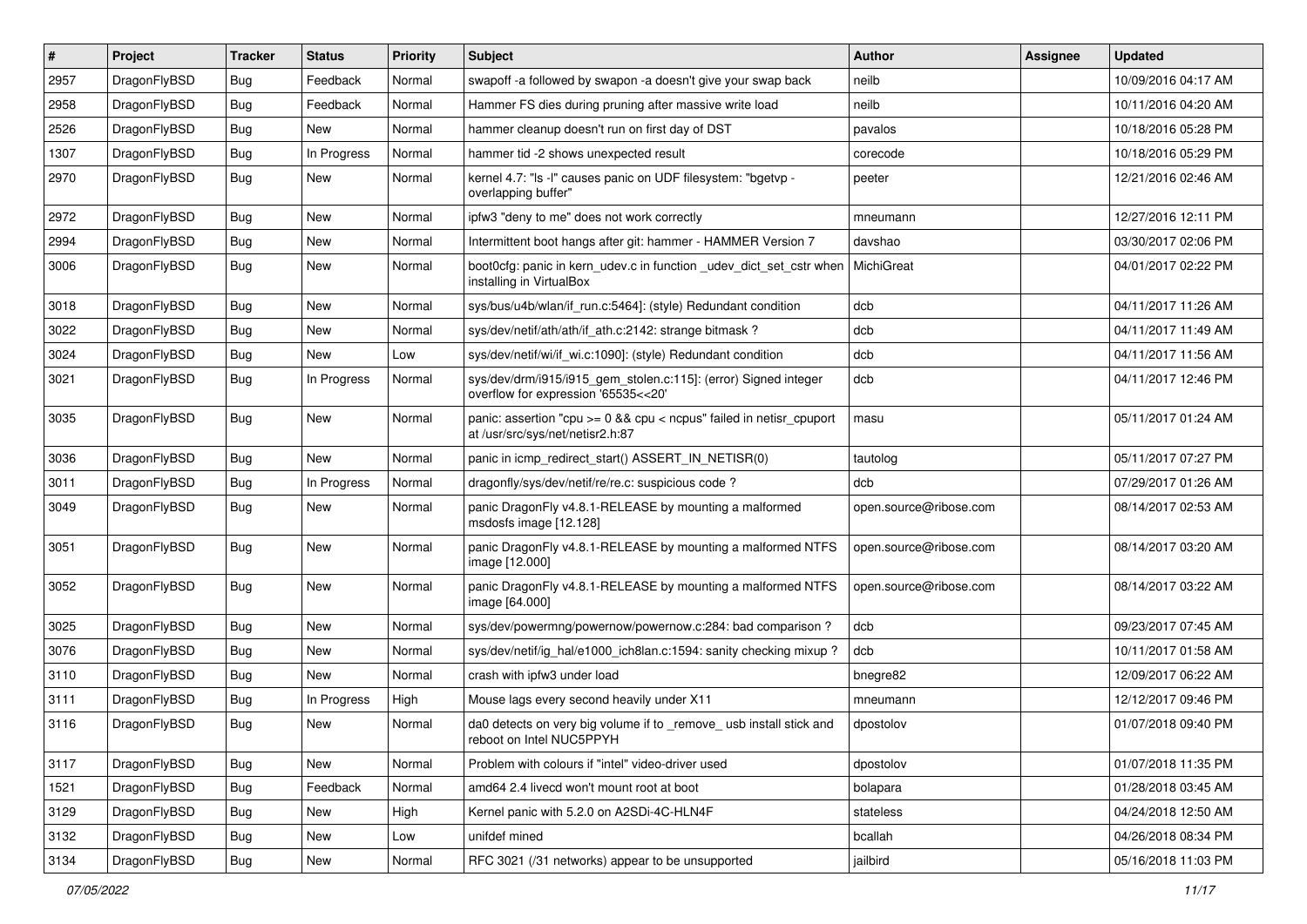| $\sharp$ | Project      | <b>Tracker</b> | <b>Status</b> | <b>Priority</b> | Subject                                                                                                                                                     | Author           | Assignee | <b>Updated</b>      |
|----------|--------------|----------------|---------------|-----------------|-------------------------------------------------------------------------------------------------------------------------------------------------------------|------------------|----------|---------------------|
| 3135     | DragonFlyBSD | Submit         | New           | Normal          | Add EVFILT_RECV and EVFILT_SEND                                                                                                                             | tautolog         |          | 05/25/2018 09:59 PM |
| 3139     | DragonFlyBSD | Bug            | New           | Normal          | USB Mouse Does Not Work in DragonflyBSD guest on VirtualBox                                                                                                 | chiguy1256       |          | 06/24/2018 10:14 PM |
| 3142     | DragonFlyBSD | Submit         | <b>New</b>    | Normal          | lib/libdmsg: Unbreak using new API EVP_CIPHER_CTX_new()                                                                                                     | tkusumi          |          | 07/08/2018 04:18 AM |
| 3143     | DragonFlyBSD | Bug            | New           | Normal          | assertion "0" failed in hammer2 inode xop chain sync                                                                                                        | cbin             |          | 07/18/2018 12:50 PM |
| 3120     | DragonFlyBSD | Bug            | <b>New</b>    | Normal          | Intel AC 8260 firmware does not load                                                                                                                        | Vintodrimmer     |          | 08/28/2018 03:30 AM |
| 3147     | DragonFlyBSD | Submit         | <b>New</b>    | Normal          | Enable headless installation                                                                                                                                | ddegroot         |          | 10/09/2018 01:25 PM |
| 2898     | DragonFlyBSD | Bug            | <b>New</b>    | Normal          | <b>HAMMER</b> panic                                                                                                                                         | pavalos          |          | 11/03/2018 07:05 AM |
| 2287     | DragonFlyBSD | Bug            | <b>New</b>    | Normal          | HAMMER(ROOT) Illegal UNDO TAIL signature at<br>300000001967c000                                                                                             | y0n3t4n1         |          | 11/07/2018 01:22 AM |
| 3157     | DragonFlyBSD | Bug            | <b>New</b>    | Normal          | TP-Link UE300 not working in 5.2-RELEASE                                                                                                                    | tuxillo          |          | 11/15/2018 02:08 PM |
| 2250     | DragonFlyBSD | Bug            | New           | Normal          | Kernel panic                                                                                                                                                | adamk            |          | 11/23/2018 01:10 AM |
| 3141     | DragonFlyBSD | Bug            | New           | Normal          | dhclient blocks boot process                                                                                                                                | rowo             |          | 12/16/2018 11:01 AM |
| 1580     | DragonFlyBSD | Bug            | Feedback      | Normal          | Panic (Fatal trap 12: page fault while in kernel mode) while playing<br>with pf and netif names                                                             | rumcic           |          | 12/21/2018 01:21 AM |
| 3165     | DragonFlyBSD | Bug            | <b>New</b>    | Normal          | Looping at boot time                                                                                                                                        | gop              |          | 12/28/2018 01:04 PM |
| 3152     | DragonFlyBSD | Bug            | Feedback      | Normal          | Console's size in ttyv0 and single user mode is sticking to 80x25,<br>while ttyv1 can make use of the whole screen                                          | overtime         |          | 02/24/2019 01:08 AM |
| 3184     | DragonFlyBSD | Bug            | New           | Normal          | tsleep(9) return value when PCATCH specified                                                                                                                | tkusumi          |          | 04/03/2019 06:49 AM |
| 1850     | DragonFlyBSD | <b>Bug</b>     | New           | Normal          | volume-add on hammer root fs panic                                                                                                                          | Johannes.Hofmann |          | 04/18/2019 04:27 AM |
| 3124     | DragonFlyBSD | Bug            | <b>New</b>    | High            | DragonFlyBSD 5.0.2 with Hammer2 with UEFI install doesn't boot                                                                                              | wiesl            |          | 06/18/2019 05:07 AM |
| 3047     | DragonFlyBSD | <b>Bug</b>     | New           | Normal          | HAMMER critical write error                                                                                                                                 | samuel           |          | 06/19/2019 09:50 AM |
| 3194     | DragonFlyBSD | Bug            | <b>New</b>    | High            | Hammer kernel crash on mirror-stream of PFS after upgrade<br>(assertion "cursor->flags &<br>HAMMER_CURSOR_ITERATE_CHECK" failed in<br>hammer_btree_iterate) | Anonymous        |          | 06/29/2019 01:32 PM |
| 3196     | DragonFlyBSD | Bug            | New           | Normal          | test issue after redmine upgrade (2)                                                                                                                        | tuxillo          |          | 07/05/2019 04:33 AM |
| 3199     | DragonFlyBSD | Bug            | <b>New</b>    | Normal          | PFS label not found panic                                                                                                                                   | tse              |          | 08/21/2019 03:51 AM |
| 3206     | DragonFlyBSD | Submit         | <b>New</b>    | Normal          | update psm/kbd to FreeBSD 12.0 code                                                                                                                         | htse             |          | 10/05/2019 03:49 PM |
| 3209     | DragonFlyBSD | Bug            | New           | Normal          | svc has some minor bugs                                                                                                                                     | arcade@b1t.name  |          | 10/24/2019 09:08 AM |
| 3215     | DragonFlyBSD | Bug            | <b>New</b>    | Normal          | Hang in todrain(3) after write(3)                                                                                                                           | noloader         |          | 11/25/2019 03:08 PM |
| 3217     | DragonFlyBSD | Bug            | <b>New</b>    | Normal          | rescue tools: make install fails if rescue folder doesn't exist                                                                                             | t_dfbsd          |          | 11/27/2019 08:16 PM |
| 3218     | DragonFlyBSD | Bug            | New           | Normal          | Kernel panics are not sent to comconsole when booted over EFI                                                                                               | mqudsi           |          | 12/02/2019 08:52 PM |
| 3222     | DragonFlyBSD | <b>Bug</b>     | New           | Normal          | gcc - undefined reference to '__atomic_load' (missing libatomic?)                                                                                           | mneumann         |          | 02/08/2020 02:45 AM |
| 3224     | DragonFlyBSD | Bug            | <b>New</b>    | Normal          | Kernel panic when trying to ping6                                                                                                                           | zhtw             |          | 03/08/2020 08:55 AM |
| 3225     | DragonFlyBSD | <b>Bug</b>     | New           | Normal          | nfsd freeze when using qemu                                                                                                                                 | tse              |          | 03/17/2020 11:52 AM |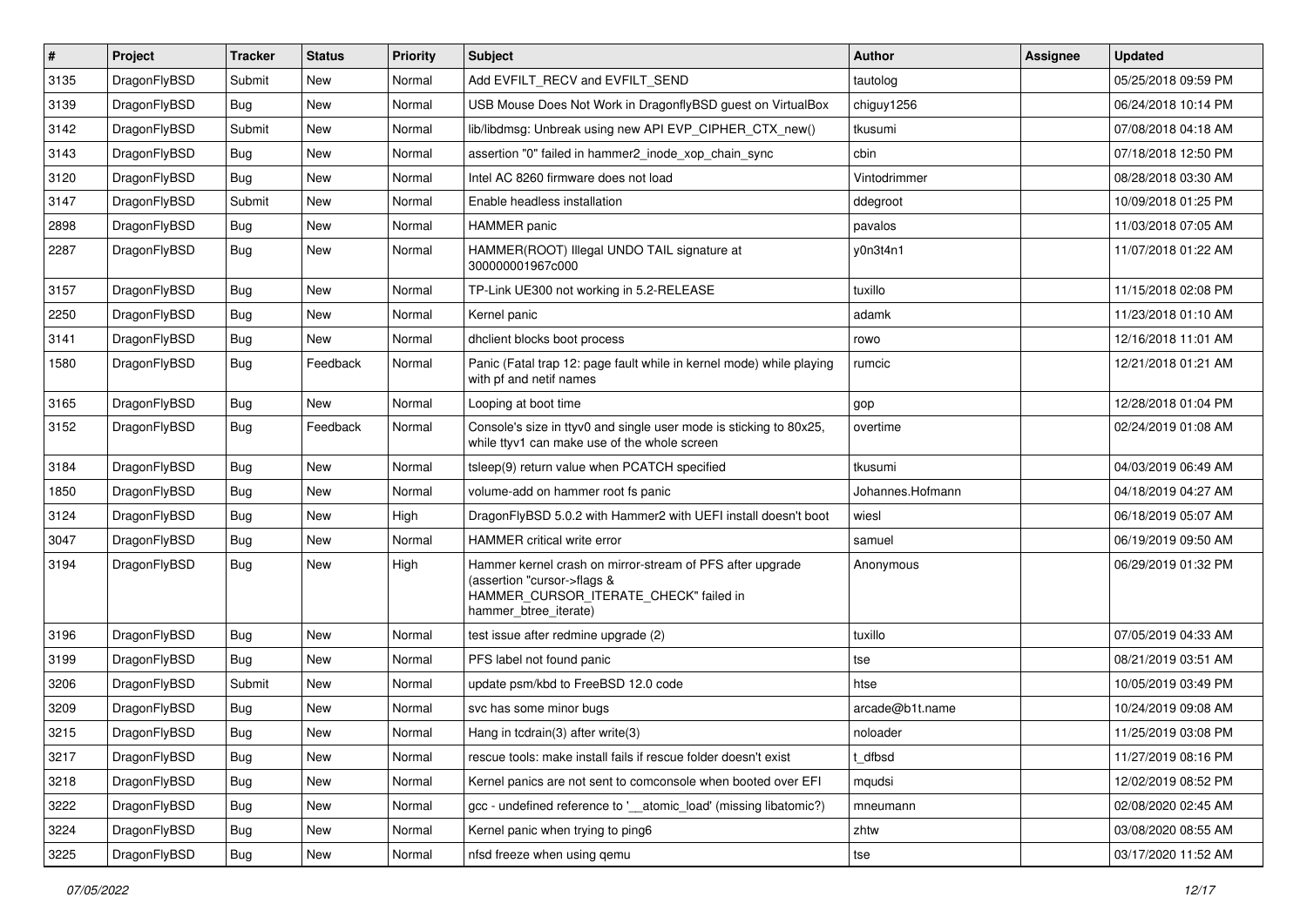| $\sharp$ | Project      | <b>Tracker</b> | <b>Status</b> | <b>Priority</b> | Subject                                                                                 | <b>Author</b>     | Assignee | <b>Updated</b>      |
|----------|--------------|----------------|---------------|-----------------|-----------------------------------------------------------------------------------------|-------------------|----------|---------------------|
| 3227     | DragonFlyBSD | Submit         | New           | Normal          | Add HAMMER2 instructions in the installation medium README                              | daftaupe          |          | 03/26/2020 03:34 PM |
| 3219     | DragonFlyBSD | Bug            | <b>New</b>    | Normal          | x11/xorg port can not be build                                                          | <b>UlasSAYGIN</b> |          | 03/31/2020 08:57 AM |
| 3231     | DragonFlyBSD | <b>Bug</b>     | <b>New</b>    | Normal          | wifi drops on 5.8                                                                       | tse               |          | 04/06/2020 05:08 AM |
| 3226     | DragonFlyBSD | <b>Bug</b>     | New           | Normal          | Xorg freezes in vm: thread stuck in "objtrm1"                                           | peeter            |          | 04/08/2020 02:10 AM |
| 3197     | DragonFlyBSD | Bug            | <b>New</b>    | Normal          | DragonFly upgrades                                                                      | tse               |          | 04/18/2020 04:18 PM |
| 3235     | DragonFlyBSD | <b>Bug</b>     | <b>New</b>    | Normal          | Kernel panic in devfs vnops.c                                                           | mneumann          |          | 04/28/2020 07:00 AM |
| 3238     | DragonFlyBSD | Bug            | New           | Normal          | race conditions when printing from vkernel console                                      | piecuch           |          | 05/19/2020 02:50 PM |
| 3239     | DragonFlyBSD | <b>Bug</b>     | <b>New</b>    | Normal          | unable to SIGKILL glitched emacs                                                        | piecuch           |          | 05/26/2020 03:30 AM |
| 3240     | DragonFlyBSD | <b>Bug</b>     | New           | High            | compile error because of openssl with /usr/dports/security/rhash for<br>mysql 8 install | <b>UlasSAYGIN</b> |          | 06/04/2020 08:05 AM |
| 3208     | DragonFlyBSD | <b>Bug</b>     | <b>New</b>    | Normal          | Crash related to nfsd                                                                   | tse               |          | 06/11/2020 05:52 AM |
| 3170     | DragonFlyBSD | <b>Bug</b>     | New           | Normal          | repeatable nfsd crash                                                                   | tse               |          | 06/11/2020 05:52 AM |
| 3107     | DragonFlyBSD | <b>Bug</b>     | <b>New</b>    | Low             | ACPI interrupt storm when loading i915 on Lenovo T460                                   | oyvinht           |          | 07/15/2020 07:01 AM |
| 3245     | DragonFlyBSD | <b>Bug</b>     | <b>New</b>    | Normal          | panic: free: guard1x fail, i915 load from loader.conf                                   | polachok          |          | 08/21/2020 10:36 AM |
| 2587     | DragonFlyBSD | <b>Bug</b>     | New           | Normal          | SATA DVD writer not detected by DragonFly                                               | srussell          |          | 09/04/2020 08:55 AM |
| 3246     | DragonFlyBSD | <b>Bug</b>     | <b>New</b>    | Normal          | HAMMER2 unable to handle ENOSPC properly                                                | tkusumi           |          | 09/04/2020 11:11 AM |
| 3243     | DragonFlyBSD | <b>Bug</b>     | New           | Normal          | SMART status not reported properly for SSD disks                                        | daftaupe          |          | 09/09/2020 11:03 PM |
| 3247     | DragonFlyBSD | <b>Bug</b>     | <b>New</b>    | Normal          | Kernel panic doing nothing much                                                         | phma              |          | 09/12/2020 11:40 PM |
| 3249     | DragonFlyBSD | <b>Bug</b>     | New           | Normal          | HAMMER2 fsync(2) not working properly                                                   | tkusumi           |          | 09/21/2020 07:07 AM |
| 3252     | DragonFlyBSD | <b>Bug</b>     | <b>New</b>    | Normal          | tcsetattr/tcgetattr set errno incorrectly on non-TTY                                    | tonyc             |          | 10/26/2020 09:34 PM |
| 3041     | DragonFlyBSD | Submit         | New           | Normal          | firmware: Remove embedding of multiple images in one module.                            | Anonymous         |          | 12/25/2020 02:15 AM |
| 3228     | DragonFlyBSD | <b>Bug</b>     | New           | Low             | pfi_kif_unref: state refcount <= 0 in dmesg                                             | justin            |          | 03/05/2021 06:39 AM |
| 3266     | DragonFlyBSD | <b>Bug</b>     | New           | High            | Filesystems broken due to "KKASSERT(count &<br>TOK_COUNTMASK);"                         | tkusumi           |          | 03/15/2021 01:21 PM |
| 884      | DragonFlyBSD | <b>Bug</b>     | In Progress   | High            | Performance/memory problems under filesystem IO load                                    | hasso             |          | 05/11/2021 03:50 AM |
| 1368     | DragonFlyBSD | <b>Bug</b>     | In Progress   | Normal          | suspend signal race?                                                                    | qhwt+dfly         |          | 05/11/2021 03:51 AM |
| 1594     | DragonFlyBSD | <b>Bug</b>     | <b>New</b>    | Normal          | Kernel panic during boot from Live CD on Dell E6400                                     | bodie             |          | 05/11/2021 03:54 AM |
| 2544     | DragonFlyBSD | <b>Bug</b>     | New           | Normal          | live DVD system boot (menu option 1) caused db> prompt on<br>PE1950                     | estrabd           |          | 05/11/2021 03:54 AM |
| 2630     | DragonFlyBSD | Bug            | <b>New</b>    | Normal          | Bring in latest iconv fixes from FreeBSD10 as well as csmapper<br>updates               | tuxillo           |          | 05/11/2021 03:54 AM |
| 2641     | DragonFlyBSD | Bug            | New           | Normal          | Panic when loading natapci as module                                                    | tuxillo           |          | 05/11/2021 03:54 AM |
| 2647     | DragonFlyBSD | <b>Bug</b>     | <b>New</b>    | Normal          | HAMMER panic on 3.6.0                                                                   | tuxillo           |          | 05/11/2021 03:54 AM |
| 2708     | DragonFlyBSD | Bug            | New           | Normal          | unable to send TCP nor UDP on age(4) interface                                          | dermiste          |          | 05/11/2021 03:54 AM |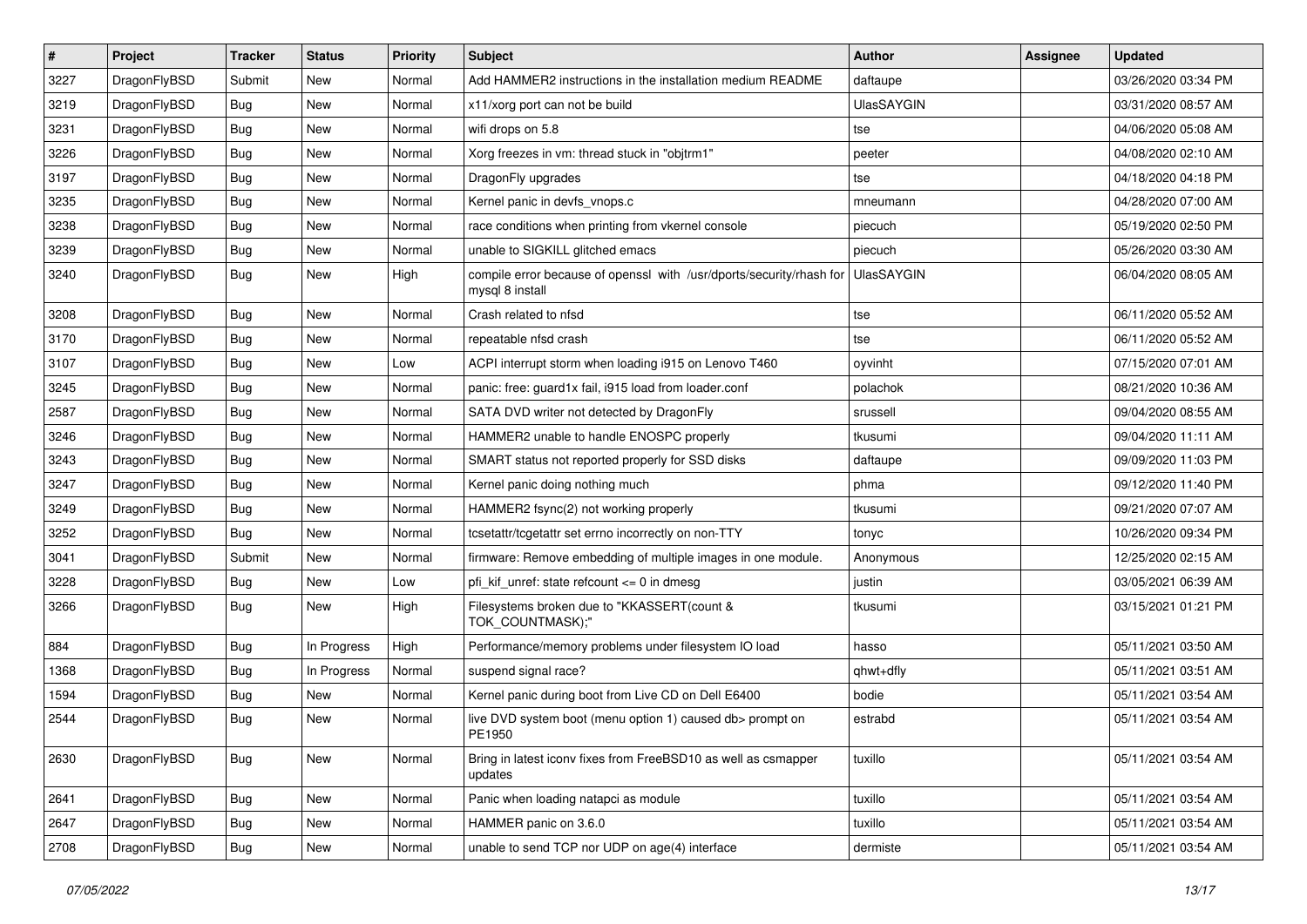| #    | Project      | <b>Tracker</b> | <b>Status</b> | <b>Priority</b> | <b>Subject</b>                                                                                                                                            | Author             | <b>Assignee</b> | <b>Updated</b>      |
|------|--------------|----------------|---------------|-----------------|-----------------------------------------------------------------------------------------------------------------------------------------------------------|--------------------|-----------------|---------------------|
| 604  | DragonFlyBSD | <b>Bug</b>     | In Progress   | Normal          | 1.8.1-RELEASE - clock runs fast on mainboard ASUS P5A-B                                                                                                   | yeti               |                 | 05/11/2021 03:55 AM |
| 2067 | DragonFlyBSD | <b>Bug</b>     | <b>New</b>    | Normal          | sound/pcm: "play interrupt timeout, channel dead"                                                                                                         | matthiasr          |                 | 05/11/2021 03:55 AM |
| 2735 | DragonFlyBSD | <b>Bug</b>     | New           | Urgent          | iwn panics SYSSASSERT                                                                                                                                     | cnb                |                 | 05/11/2021 03:55 AM |
| 2736 | DragonFlyBSD | Bug            | <b>New</b>    | High            | kernel panics on acpi_timer_probe function                                                                                                                | cnb                |                 | 05/11/2021 03:55 AM |
| 2808 | DragonFlyBSD | Bug            | <b>New</b>    | Normal          | X freeze by switching between X and VT - results in black screen                                                                                          | lukesky333         |                 | 05/11/2021 03:55 AM |
| 1101 | DragonFlyBSD | Bug            | Feedback      | Normal          | ohci related panic                                                                                                                                        | polachok           |                 | 05/11/2021 04:00 AM |
| 1148 | DragonFlyBSD | Bug            | In Progress   | Low             | BCM4311 wireless network adapter detected but not functional                                                                                              | archimedes.gaviola |                 | 05/11/2021 04:00 AM |
| 1181 | DragonFlyBSD | Bug            | In Progress   | Normal          | ACX111 panic                                                                                                                                              | elekktretterr      |                 | 05/11/2021 04:00 AM |
| 1218 | DragonFlyBSD | Bug            | In Progress   | Normal          | panic: assertion: $error == 0$ in hammer start transaction                                                                                                | rumcic             |                 | 05/11/2021 04:00 AM |
| 1282 | DragonFlyBSD | Bug            | Feedback      | Normal          | panic (trap 12) when booting SMP kernel on Atom 330 (dual core)                                                                                           | tomaz.borstnar     |                 | 05/11/2021 04:00 AM |
| 1313 | DragonFlyBSD | Bug            | New           | Low             | Signal code in kernel needs major overhaul (signal queues,<br>si_code, si_addr)                                                                           | hasso              |                 | 05/11/2021 04:00 AM |
| 1332 | DragonFlyBSD | <b>Bug</b>     | Feedback      | Normal          | DFBSD 2.2 - Booting usbcdrom/usbsticks on thinkpad hangs on<br>"BTX Halted"                                                                               | tuxillo            |                 | 05/11/2021 04:00 AM |
| 1336 | DragonFlyBSD | Bug            | In Progress   | Normal          | Still looking for reports of missed directory entries w/ HAMMER                                                                                           | dillon             |                 | 05/11/2021 04:00 AM |
| 1387 | DragonFlyBSD | Bug            | Feedback      | Normal          | zero-size malloc and ps: kvm_getprocs: Bad address                                                                                                        | qhwt+dfly          |                 | 05/11/2021 04:00 AM |
| 1429 | DragonFlyBSD | Bug            | Feedback      | Normal          | vkernel bug - "mfree: m->m_nextpkt != NULL"                                                                                                               | dillon             |                 | 05/11/2021 04:00 AM |
| 1448 | DragonFlyBSD | Bug            | Feedback      | Normal          | panic: assertion: _tp->tt_msg->tt_cpuid == mycpuid in<br>tcp_callout_active tcp_output tcp_usr_send netmsg_pru_send<br>netmsg_service tcpmsg_service_loop | dillon             |                 | 05/11/2021 04:00 AM |
| 1454 | DragonFlyBSD | <b>Bug</b>     | Feedback      | Normal          | Unable to boot from external USB DVD drive                                                                                                                | elekktretterr      |                 | 05/11/2021 04:01 AM |
| 1481 | DragonFlyBSD | Bug            | Feedback      | Normal          | panic: assertion: kva p(buf) in soopt from kbuf (after ipfw pipe<br>show, 2.2.1-R)                                                                        | combiner           |                 | 05/11/2021 04:01 AM |
| 1486 | DragonFlyBSD | Bug            | Feedback      | Normal          | Interrupt storm related to SATA DVD device                                                                                                                | hasso              |                 | 05/11/2021 04:01 AM |
| 1577 | DragonFlyBSD | Bug            | Feedback      | Normal          | panic: assertion: leaf->base.obj id == ip->obj id in<br>hammer_ip_delete_range                                                                            | qhwt+dfly          |                 | 05/11/2021 04:01 AM |
| 1591 | DragonFlyBSD | <b>Bug</b>     | Feedback      | Normal          | Lenovo X301 hangs with AHCI Driver CMD TIMEOUT<br>STS=d0 <bsy></bsy>                                                                                      | eocallaghan        |                 | 05/11/2021 04:05 AM |
| 1613 | DragonFlyBSD | Bug            | Feedback      | Normal          | USB Keyboard not working on master                                                                                                                        | elekktretterr      |                 | 05/11/2021 04:05 AM |
| 1618 | DragonFlyBSD | Bug            | Feedback      | Normal          | collision for 'struct pmap' when using RPC and <sys user.h=""></sys>                                                                                      | carenas            |                 | 05/11/2021 04:05 AM |
| 1717 | DragonFlyBSD | <b>Bug</b>     | Feedback      | Normal          | HAMMER panic in hammer_cursor_down()                                                                                                                      | josepht1           |                 | 05/11/2021 04:05 AM |
| 1744 | DragonFlyBSD | Bug            | In Progress   | Normal          | HAMMER fsstress panic in hammer_setup_child_callback                                                                                                      | vsrinivas          |                 | 05/11/2021 04:05 AM |
| 1745 | DragonFlyBSD | Bug            | Feedback      | Normal          | kmalloc panic                                                                                                                                             | josepht            |                 | 05/11/2021 04:05 AM |
| 1749 | DragonFlyBSD | <b>Bug</b>     | In Progress   | Normal          | HAMMER fsstress panic in hammer flush inode core<br>'ip->flush_state != HAMMER_FST_FLUSH'                                                                 | vsrinivas          |                 | 05/11/2021 04:06 AM |
| 2013 | DragonFlyBSD | <b>Bug</b>     | In Progress   | Normal          | oversized DMA request loop                                                                                                                                | josepht            |                 | 05/11/2021 04:06 AM |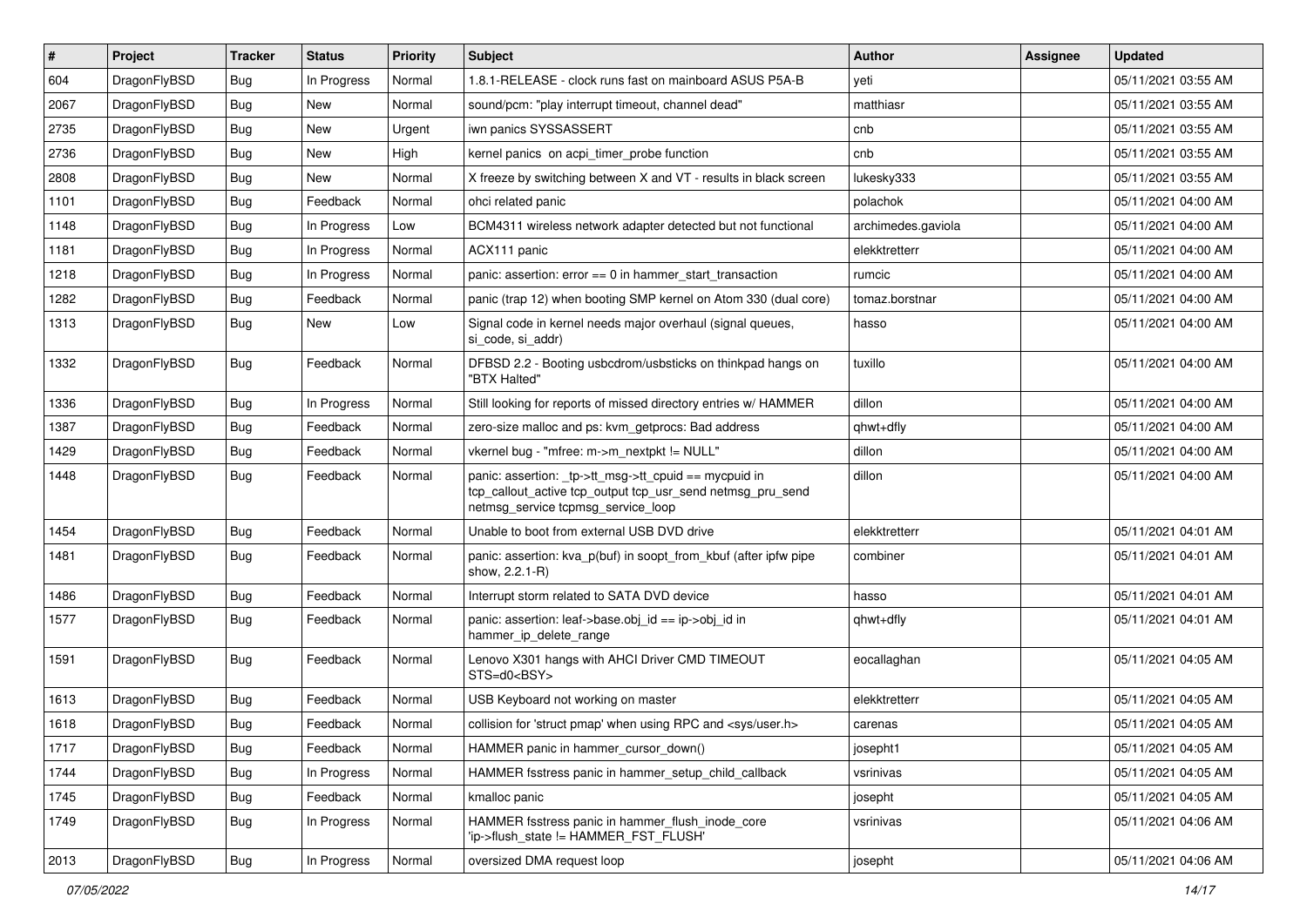| #    | Project      | <b>Tracker</b> | <b>Status</b> | <b>Priority</b> | Subject                                                                                                              | Author           | Assignee | <b>Updated</b>      |
|------|--------------|----------------|---------------|-----------------|----------------------------------------------------------------------------------------------------------------------|------------------|----------|---------------------|
| 2631 | DragonFlyBSD | Bug            | In Progress   | Low             | Verify library versioning current with full package build and switch it<br>on (after publishing packages)            | tuxillo          |          | 05/11/2021 04:06 AM |
| 2636 | DragonFlyBSD | Bug            | Feedback      | Low             | Add -x flag to iostat (a la solaris)                                                                                 | tuxillo          |          | 05/11/2021 04:07 AM |
| 2638 | DragonFlyBSD | Bug            | Feedback      | High            | Fix machdep.pmap mmu optimize                                                                                        | tuxillo          |          | 05/11/2021 04:07 AM |
| 2675 | DragonFlyBSD | Bug            | <b>New</b>    | Low             | Ultimate N WiFi Link 5300 get iwn_intr: fatal firmware error on 5GHz                                                 | revuwa           |          | 05/11/2021 04:07 AM |
| 2852 | DragonFlyBSD | Bug            | New           | Normal          | Hammer File System - hangs on undo during system boot / mount -<br>will not recover on DragonFlyBSD newer than 3.6.0 | abale            |          | 05/11/2021 04:07 AM |
| 1192 | DragonFlyBSD | Submit         | New           | Normal          | KKASSERTs in sys/kern/uipc {msg,socket}.c are too strict                                                             | rumcic           |          | 05/11/2021 04:07 AM |
| 2921 | DragonFlyBSD | Submit         | New           | Normal          | Allow moused to accept userland mouse events                                                                         | tautolog         |          | 05/11/2021 04:08 AM |
| 2414 | DragonFlyBSD | Bug            | In Progress   | Normal          | Lenovo S10 acpi freeze (not new)                                                                                     | davshao          |          | 05/11/2021 04:13 AM |
| 3101 | DragonFlyBSD | Bug            | New           | Low             | PFI CGI install not working in dragonflybsd 5.0.1 USB install                                                        | bnegre82         |          | 05/11/2021 04:14 AM |
| 3113 | DragonFlyBSD | <b>Bug</b>     | In Progress   | Urgent          | Booting vKernel fails due being out of swap space                                                                    | tcullen          |          | 05/11/2021 04:14 AM |
| 2917 | DragonFlyBSD | Bug            | New           | Normal          | da8: reading primary partition table: error accessing offset<br>000000000000 for 512                                 | liweitianux      |          | 05/11/2021 08:43 PM |
| 3269 | DragonFlyBSD | Bug            | In Progress   | Normal          | Is double-buffer'd buf still required by HAMMER2 ?                                                                   | tkusumi          |          | 05/12/2021 04:09 PM |
| 2806 | DragonFlyBSD | <b>Bug</b>     | New           | Normal          | failed to configure a link-local address on ath $0$ (errno = 22)                                                     | Chingyuan        |          | 05/25/2021 01:00 AM |
| 3281 | DragonFlyBSD | <b>Bug</b>     | New           | Normal          | Crash after leaving unattended for a while                                                                           | bhaible          |          | 07/10/2021 03:32 AM |
| 3284 | DragonFlyBSD | Bug            | New           | Normal          | Wrong towlower() result for U+038A                                                                                   | bhaible          |          | 07/10/2021 03:34 AM |
| 3283 | DragonFlyBSD | <b>Bug</b>     | New           | Normal          | mknodat() cannot create FIFOs                                                                                        | bhaible          |          | 07/10/2021 03:34 AM |
| 3282 | DragonFlyBSD | <b>Bug</b>     | <b>New</b>    | Normal          | unexpected errno value from fopen()                                                                                  | bhaible          |          | 07/10/2021 03:34 AM |
| 3280 | DragonFlyBSD | <b>Bug</b>     | New           | Normal          | KMS console and i915(4) not working in 6.0                                                                           | cmusser          |          | 07/10/2021 03:35 AM |
| 3276 | DragonFlyBSD | Submit         | New           | Normal          | Add option controlling whether gpt expand expands the last partition<br>(needs testing)                              | falsifian        |          | 07/10/2021 03:35 AM |
| 3278 | DragonFlyBSD | Bug            | <b>New</b>    | Normal          | Second screen image is distorted                                                                                     | arcade@b1t.name  |          | 07/10/2021 03:36 AM |
| 3189 | DragonFlyBSD | <b>Bug</b>     | New           | Normal          | Allow DragonFly Mail Agent to accept an alternate config via<br>command line switch                                  | iang             |          | 08/16/2021 12:42 AM |
| 3201 | DragonFlyBSD | Submit         | <b>New</b>    | Normal          | Fixes make search display                                                                                            | htse             |          | 08/20/2021 04:02 PM |
| 1398 | DragonFlyBSD | Submit         | In Progress   | Normal          | hdestroy(3) restricts hash key to point to malloc'ed space                                                           | Anonymous        |          | 08/20/2021 04:06 PM |
| 3298 | DragonFlyBSD | Bug            | New           | Normal          | Running "w" and having logged in via XDM through VNC, "w" prints<br>an extra error message                           | piecuch          |          | 10/25/2021 09:16 AM |
| 3302 | DragonFlyBSD | <b>Bug</b>     | New           | Normal          | Will not boot on System76 Lemur Pro (lemp10)                                                                         | piecuch          |          | 11/03/2021 10:21 AM |
| 3299 | DragonFlyBSD | <b>Bug</b>     | In Progress   | Normal          | DragonFlyBSD reports utterly wrong uptime (most of the time, right<br>after booting in)                              | adrian           |          | 11/11/2021 01:43 PM |
| 2797 | DragonFlyBSD | <b>Bug</b>     | In Progress   | Low             | vkernels with & without machdep.pmap_mmu_optimize                                                                    | yellowrabbit2010 |          | 11/27/2021 08:06 AM |
| 2644 | DragonFlyBSD | Bug            | Feedback      | Normal          | 3.6.0-REL trap 9 on boot                                                                                             | memmerto         |          | 11/27/2021 08:08 AM |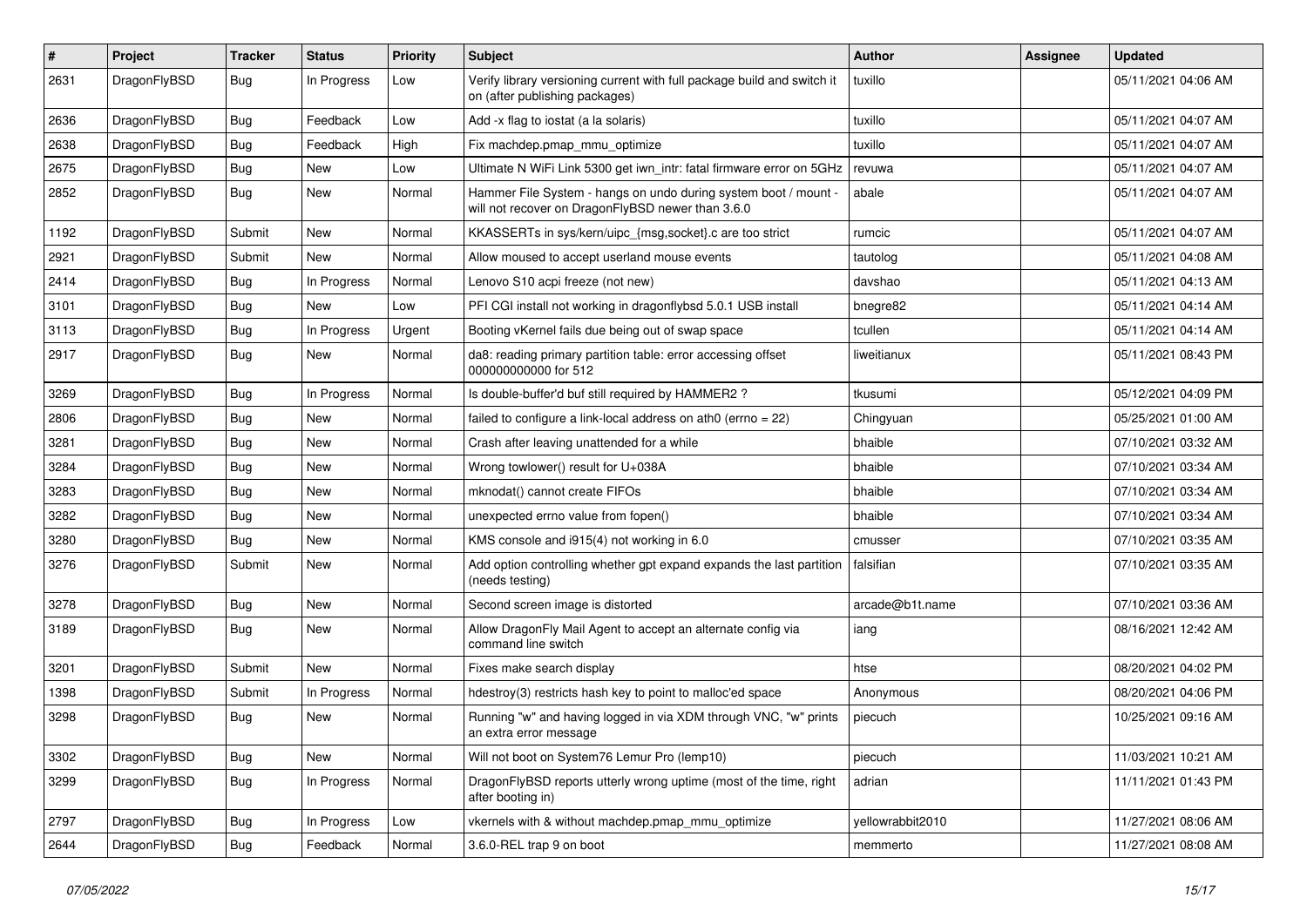| $\#$ | Project      | <b>Tracker</b> | <b>Status</b> | <b>Priority</b> | <b>Subject</b>                                                                                            | Author          | Assignee | <b>Updated</b>      |
|------|--------------|----------------|---------------|-----------------|-----------------------------------------------------------------------------------------------------------|-----------------|----------|---------------------|
| 2459 | DragonFlyBSD | <b>Bug</b>     | Feedback      | Normal          | apic problems with HP Probook 4510s                                                                       | thowe           |          | 11/27/2021 08:22 AM |
| 1718 | DragonFlyBSD | <b>Bug</b>     | Feedback      | Normal          | IDE disk drive not detected by x86_64 2.6.1 Live CD                                                       | bcox            |          | 11/27/2021 08:25 AM |
| 1661 | DragonFlyBSD | <b>Bug</b>     | In Progress   | Normal          | panic on password entry mount smb filesystem                                                              | vsrinivas       |          | 11/27/2021 08:29 AM |
| 1559 | DragonFlyBSD | <b>Bug</b>     | New           | Normal          | kernel trap                                                                                               | phma            |          | 11/27/2021 08:43 AM |
| 1947 | DragonFlyBSD | <b>Bug</b>     | New           | Low             | GA-880GM-UD2H (rev. 1.3) AHCI fails to detect disks at the end of<br>the RAID controller                  | eocallaghan     |          | 11/27/2021 08:46 AM |
| 3301 | DragonFlyBSD | <b>Bug</b>     | New           | Normal          | Gkrellm from the packages is not showing logged in users in main<br>window, logged in users always $== 0$ | adrian          |          | 01/08/2022 04:24 AM |
| 3300 | DragonFlyBSD | <b>Bug</b>     | New           | Normal          | Running Xvnc from TigerVNC package through the INETD daemon<br>in TCP WAIT mode fails hard                | adrian          |          | 01/08/2022 04:25 AM |
| 3310 | DragonFlyBSD | <b>Bug</b>     | In Progress   | Normal          | NVMM+QEMU fail to boot with UEFI: Mem Assist Failed<br>[gpa=0xfffffff0]                                   | liweitianux     |          | 01/11/2022 03:22 PM |
| 3311 | DragonFlyBSD | Bug            | New           | Low             | TrueCrypt support may cause kernel crash                                                                  | arcade@b1t.name |          | 04/29/2022 06:19 AM |
| 3029 | DragonFlyBSD | <b>Bug</b>     | New           | Normal          | Running DflyBSD 4.8 on FreeBSD bhyve as a guest                                                           | iron            |          | 05/13/2022 04:33 AM |
| 1727 | DragonFlyBSD | <b>Bug</b>     | Feedback      | Normal          | CD boot panic (2.6.1) (usb?)                                                                              | kiril           |          | 05/15/2022 05:10 AM |
| 1774 | DragonFlyBSD | Bug            | New           | Normal          | New IP header cleanup branch available for testing                                                        | dillon          |          | 05/15/2022 10:59 AM |
| 1826 | DragonFlyBSD | Bug            | New           | Normal          | panic during boot: assertion so->so_port  in tcp_input                                                    | ftigeot         |          | 05/15/2022 11:05 AM |
| 1836 | DragonFlyBSD | <b>Bug</b>     | New           | Normal          | Incorrect TCP checksum show up in tcpdump                                                                 | robgar1         |          | 05/15/2022 11:22 AM |
| 1818 | DragonFlyBSD | <b>Bug</b>     | New           | Normal          | panic: Bad tailg NEXT (kqueue issue ?)                                                                    | ftigeot         |          | 05/15/2022 11:40 AM |
| 1877 | DragonFlyBSD | <b>Bug</b>     | New           | Normal          | Freeze during 1st hammer cleanup after new install                                                        | elekktretterr   |          | 05/15/2022 11:43 AM |
| 3312 | DragonFlyBSD | Submit         | New           | Normal          | hammer2: redundant chain modify after chain creation                                                      | tkusumi         |          | 05/15/2022 01:35 PM |
| 1899 | DragonFlyBSD | <b>Bug</b>     | New           | Normal          | Keyboard doesn't work                                                                                     | fransm          |          | 05/15/2022 03:32 PM |
| 1942 | DragonFlyBSD | <b>Bug</b>     | New           | Normal          | locking against myself in getcacheblk()?                                                                  | qhwt.dfly       |          | 05/31/2022 02:15 PM |
| 1982 | DragonFlyBSD | Bug            | New           | Low             | There is no linuxulator on x86-64                                                                         | herrgard        |          | 05/31/2022 02:25 PM |
| 243  | DragonFlyBSD | Bug            | Feedback      | Normal          | weird behavior in the shell                                                                               | swildner        |          | 05/31/2022 02:51 PM |
| 1975 | DragonFlyBSD | <b>Bug</b>     | New           | Normal          | Applications seg fault in select() and poll()                                                             | rumcic          |          | 05/31/2022 02:58 PM |
| 2042 | DragonFlyBSD | <b>Bug</b>     | New           | Normal          | kernel panic, when run boot0cfg                                                                           | sepherosa       |          | 05/31/2022 03:01 PM |
| 2122 | DragonFlyBSD | Submit         | New           | Normal          | [Review] Fixes to the VFS layer                                                                           | ftigeot         |          | 05/31/2022 03:25 PM |
| 2495 | DragonFlyBSD | <b>Bug</b>     | New           | High            | DFBSD v3.3.0.960.g553fe7 - ocnt != 0" failed in<br>prop_object_release                                    | tuxillo         |          | 05/31/2022 04:08 PM |
| 2498 | DragonFlyBSD | <b>Bug</b>     | New           | Normal          | DFBSD v3.2.2-RELEASE - LIST_FIRST(&bp->b_dep) == NULL"<br>failed in vfs_vmio_release                      | tuxillo         |          | 05/31/2022 04:09 PM |
| 3313 | DragonFlyBSD | <b>Bug</b>     | New           | Normal          | Can't boot from my live USB at all. The kernel loading process<br>hangs.                                  | rempas          |          | 06/03/2022 12:16 AM |
| 2360 | DragonFlyBSD | <b>Bug</b>     | In Progress   | Normal          | Wishlist: virtio driver import                                                                            | vsrinivas       |          | 06/04/2022 04:16 AM |